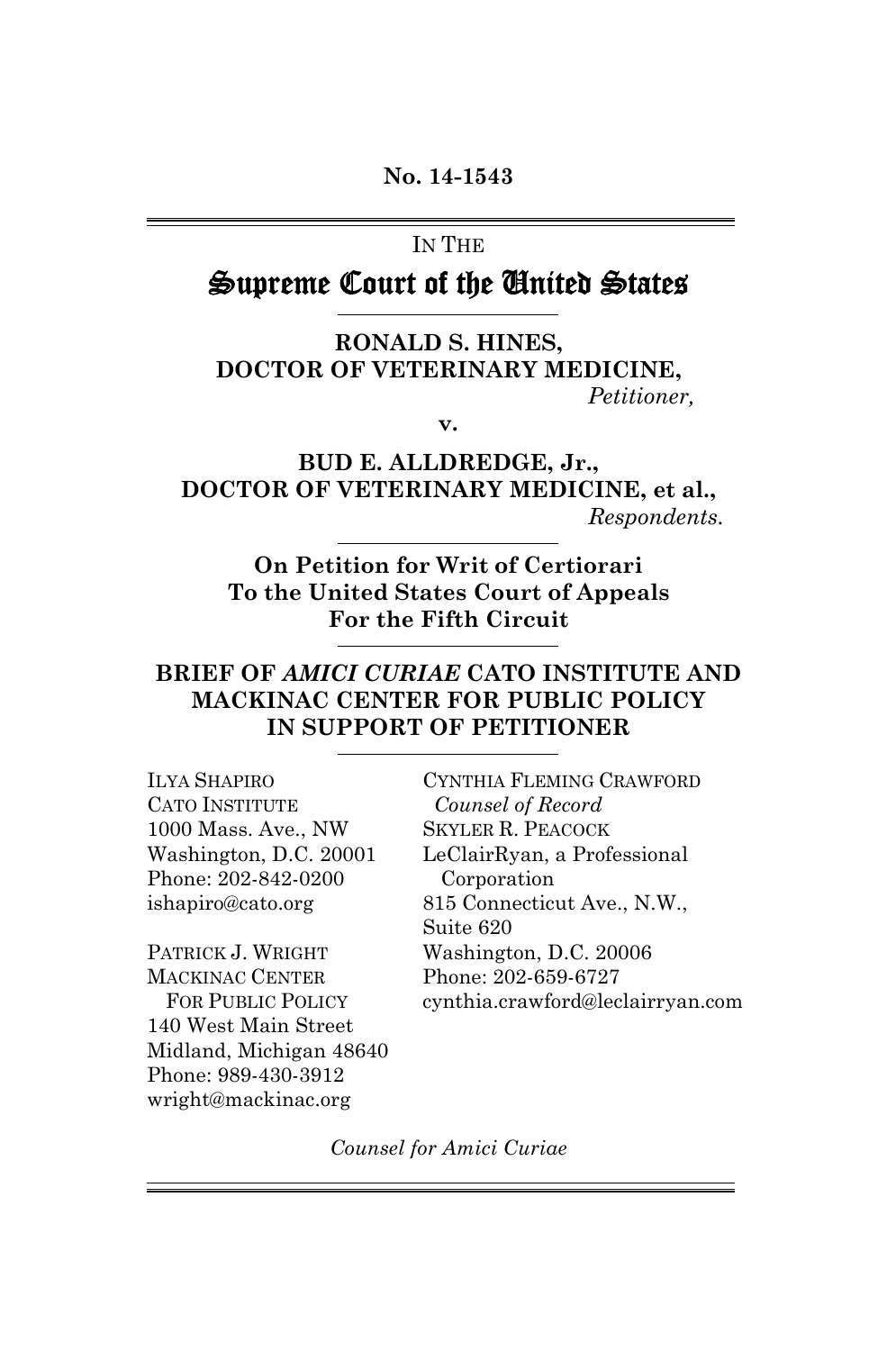### **QUESTION PRESENTED**

Are restrictions on occupational speech subject to First Amendment scrutiny or only rational-basis review?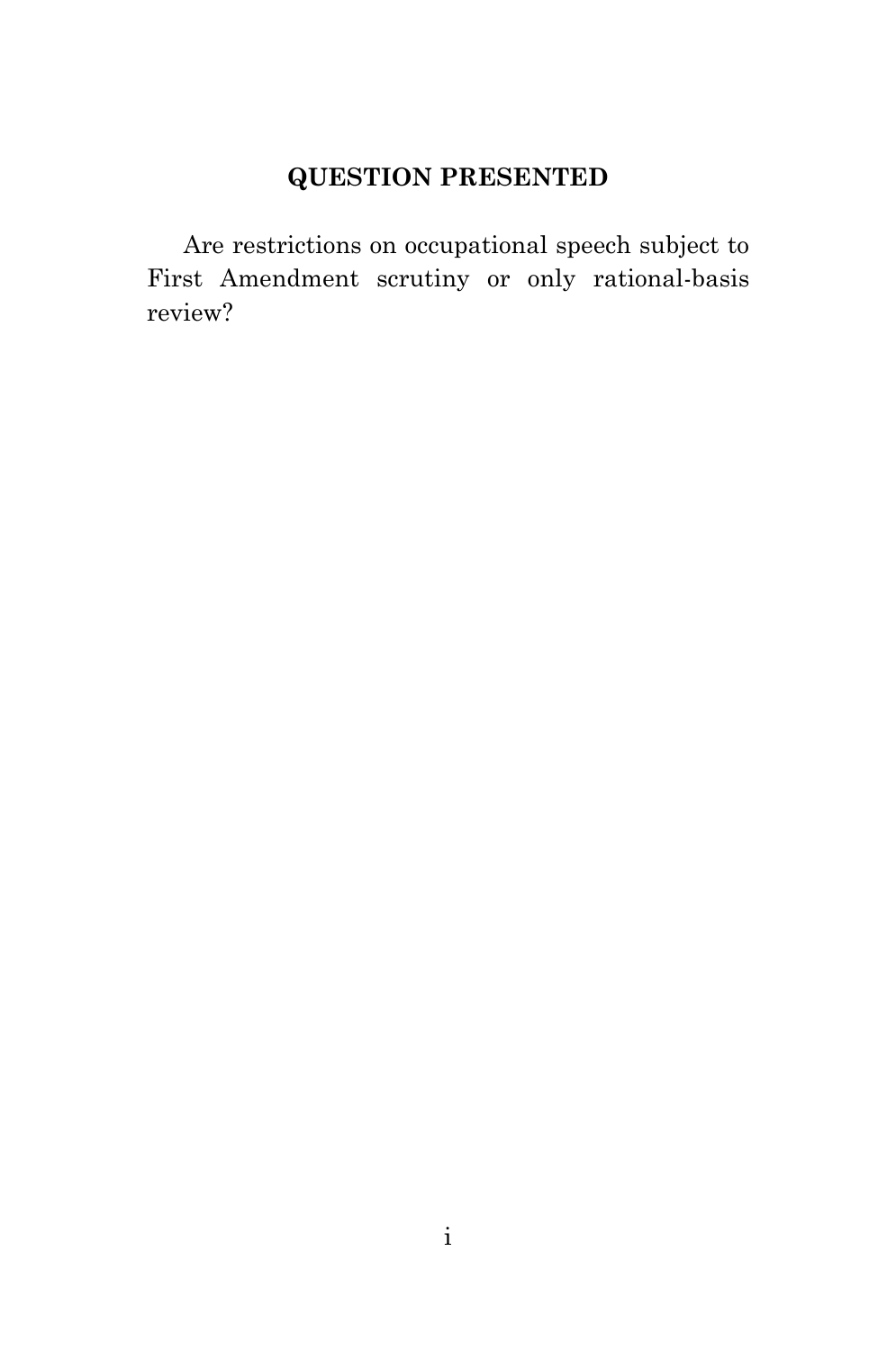# **TABLE OF CONTENTS**

### **Page(s)**

| I. | $\mathbf{A}$ . | THIS COURT SHOULD GRANT THE<br>PETITION TO RESOLVE THE CIRCUIT<br>SPLIT REGARDING FIRST AMENDMENT<br>PROTECTION OF PROFESSIONAL<br>Justice White's Concurring Opinion in<br>Lowe Has Been Erroneously Invoked to<br>Bypass First Amendment Protection for |
|----|----------------|-----------------------------------------------------------------------------------------------------------------------------------------------------------------------------------------------------------------------------------------------------------|
|    | <b>B.</b>      | What Is Incidental Speech Anyway?<br>Can Pure Speech Be Incidental If There<br>Is No Nonspeech Conduct? 10                                                                                                                                                |
|    | C.             | Even Incidental Restrictions on Speech<br>Are Reviewed Under the Intermediate                                                                                                                                                                             |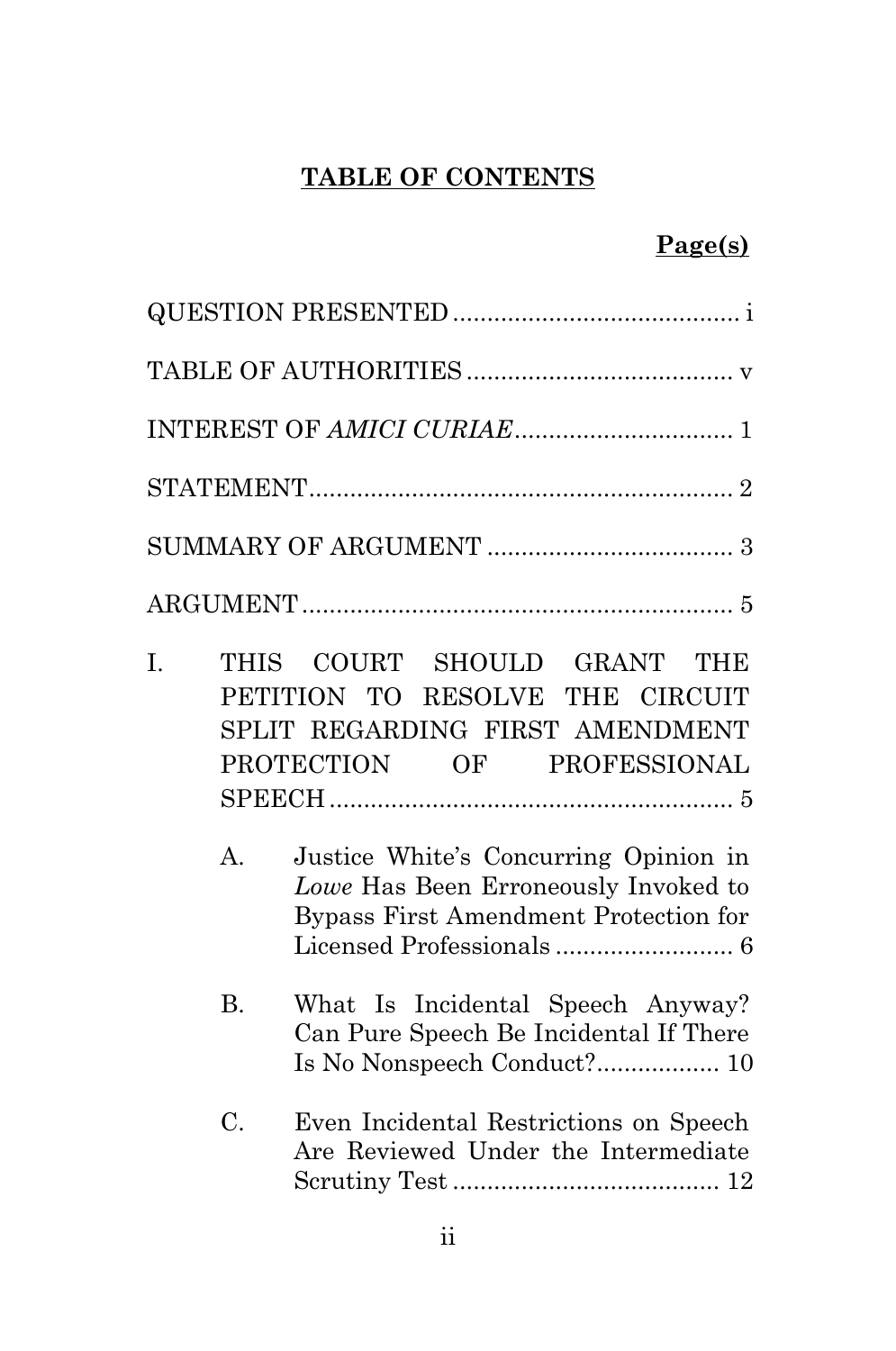| D. | The Physical Examination Requirement |
|----|--------------------------------------|
|    | Imposes a Content-Based Restriction  |
|    |                                      |

II. THE LOWER COURT'S HOLDING IS OVERBROAD AND WILL SILENCE A BROAD RANGE OF PROFESSIONALS...... 16

- B. The Physical Examination Requirement Is Under-Inclusive............................... 20
- III. THIS CASE RAISES AN ISSUE OF NATIONAL IMPORTANCE BECAUSE COMMUNICATIONS TECHNOLOGY CAN PROVIDE BENEFITS TO THE MOST VULNERABLE MEMBERS OF SOCIETY AND EXCLUSION HURTS THEM MOST... 22
	- A. The Poor, Aged, Disabled, and Geographically Isolated Stand to Gain the Most from Telephonic and Internet-Based Veterinary Advice..................... 22
	- B. The First Amendment Protects Listeners' Right to Hear the Message 24
	- C. The First Amendment Does Not Allow the State to Keep People in the Dark for Their Own Good .................................. 25

A. The Physical Examination Requirement Is Overbroad ........................................ 18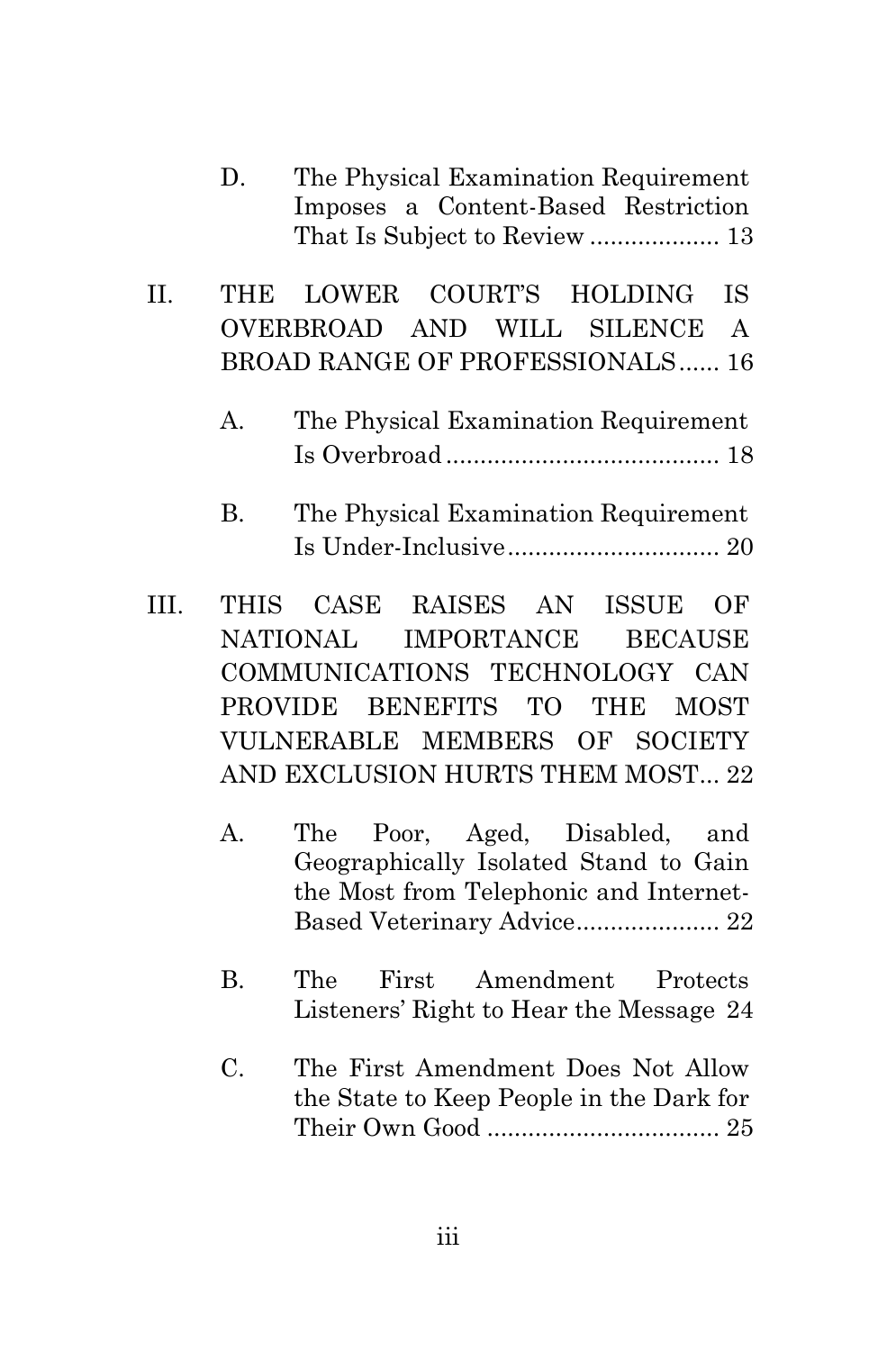| $D_{\cdot}$ |                        |  | The Physical Examination Requirement       |
|-------------|------------------------|--|--------------------------------------------|
|             |                        |  | Erects a <i>de Facto</i> Geographic        |
|             |                        |  | Limitation on Speech That Is Contrary      |
|             |                        |  | to the Public's Interest in the Receipt of |
|             | Diversified and Timely |  |                                            |
|             |                        |  |                                            |
|             |                        |  |                                            |
|             |                        |  |                                            |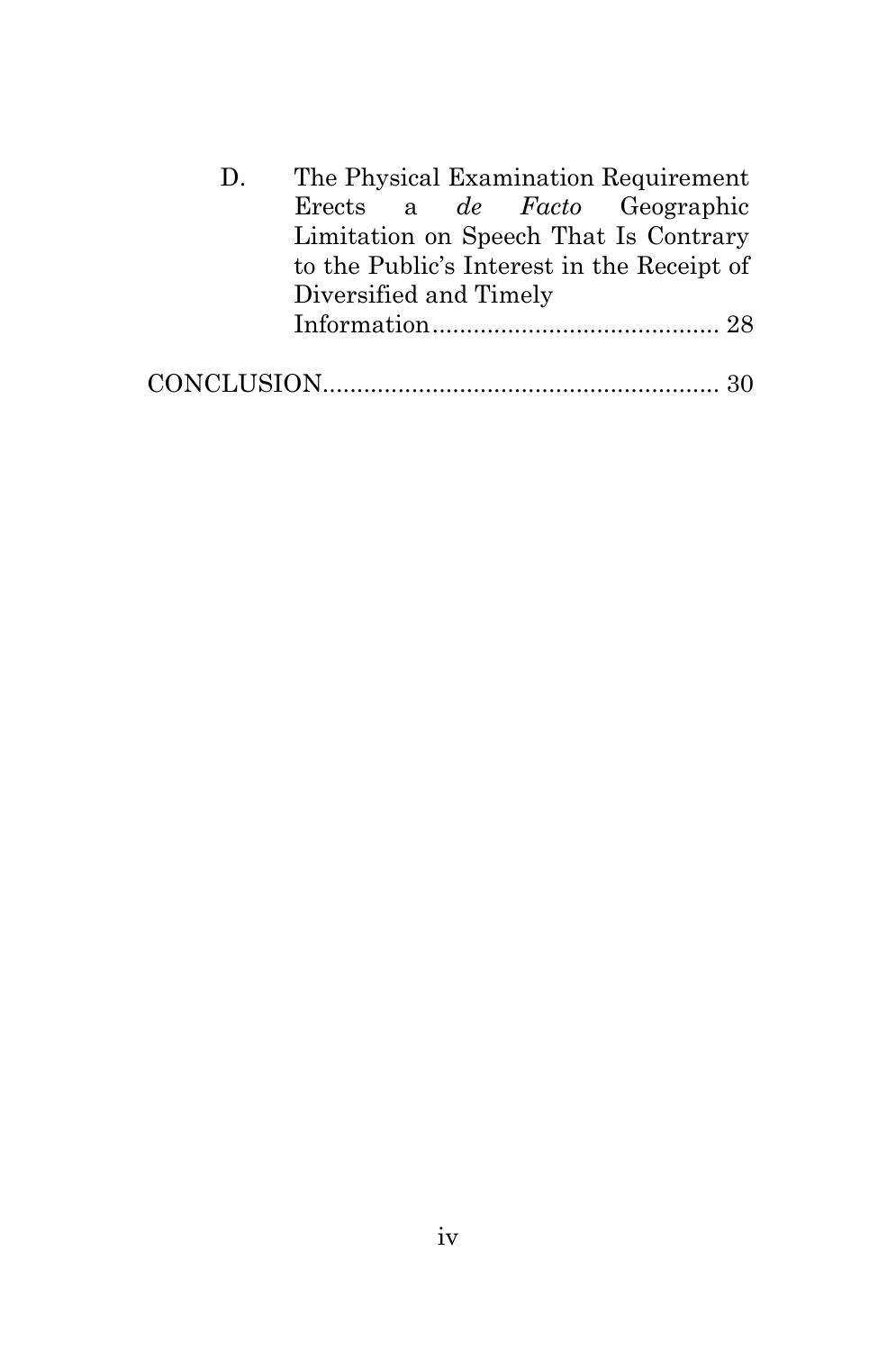# **TABLE OF AUTHORITIES**

### **Page(s)**

| 44 Liquormart, Inc. v. Rhode Island,                                            |
|---------------------------------------------------------------------------------|
| Arkansas Writers' Project, Inc. v. Ragland,                                     |
| <i>Associated Press v. United States,</i>                                       |
| Cantwell v. State of Connecticut,                                               |
| Conant v. Walters,<br>309 F.3d 629 (9th Cir. 2002)4, 9, 11, 12                  |
| Edenfield v. Fane,                                                              |
| <i>Edwards v. District of Columbia,</i><br>755 F.3d 996 (D.C. Cir. 2014)  4, 19 |
| Florida Bar v. Went for It, Inc.,                                               |
| Giboney v. Empire Storage & Ice Co.,                                            |
| Glickman v. Wileman Bros. & Elliott, Inc.,                                      |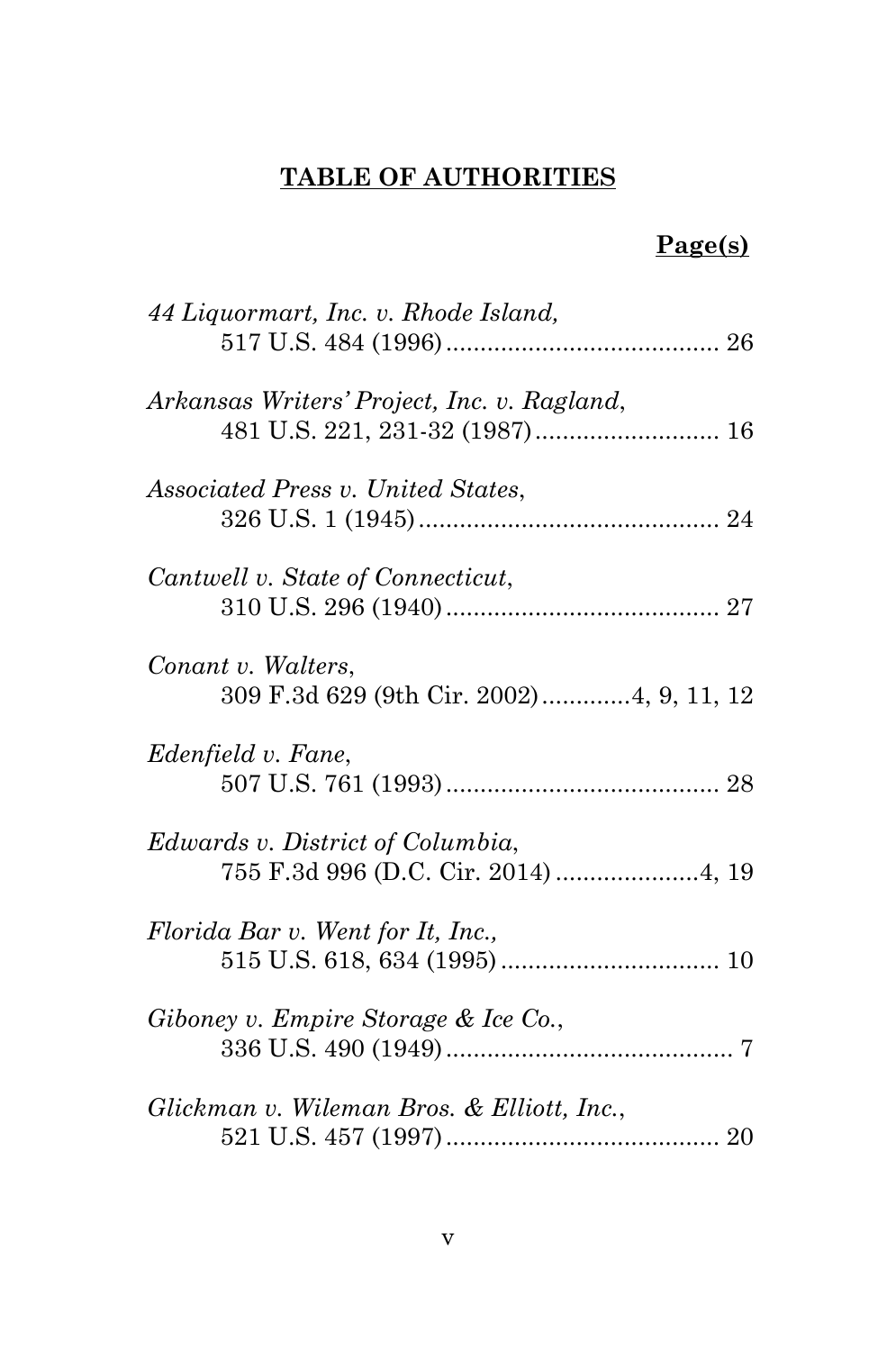| Griswold v. Connecticut,                                                     |
|------------------------------------------------------------------------------|
| Hines v. Alldredge,<br>783 F.3d 197 (5th Cir. 2015)3, 7, 13, 14              |
| Holder v. Humanitarian Law Project,                                          |
| Locke v. Shore,                                                              |
| Lowe v. $S.E.C.,$<br>472 U.S. 181 (1985)3, 4, 5, 6, 7, 8                     |
| Mezibov v. Allen,                                                            |
| R.A.V. v. City of St. Paul, Minn.,                                           |
| Red Lion Broadcasting Co. v. F.C.C.,                                         |
| Reed v. Town of Gilbert, Ariz.,<br>135 S. Ct. 2218, 2229-30 (2015)14, 15, 16 |
| Schneider v. State,                                                          |
| Sorrell v. IMS Health Inc.,                                                  |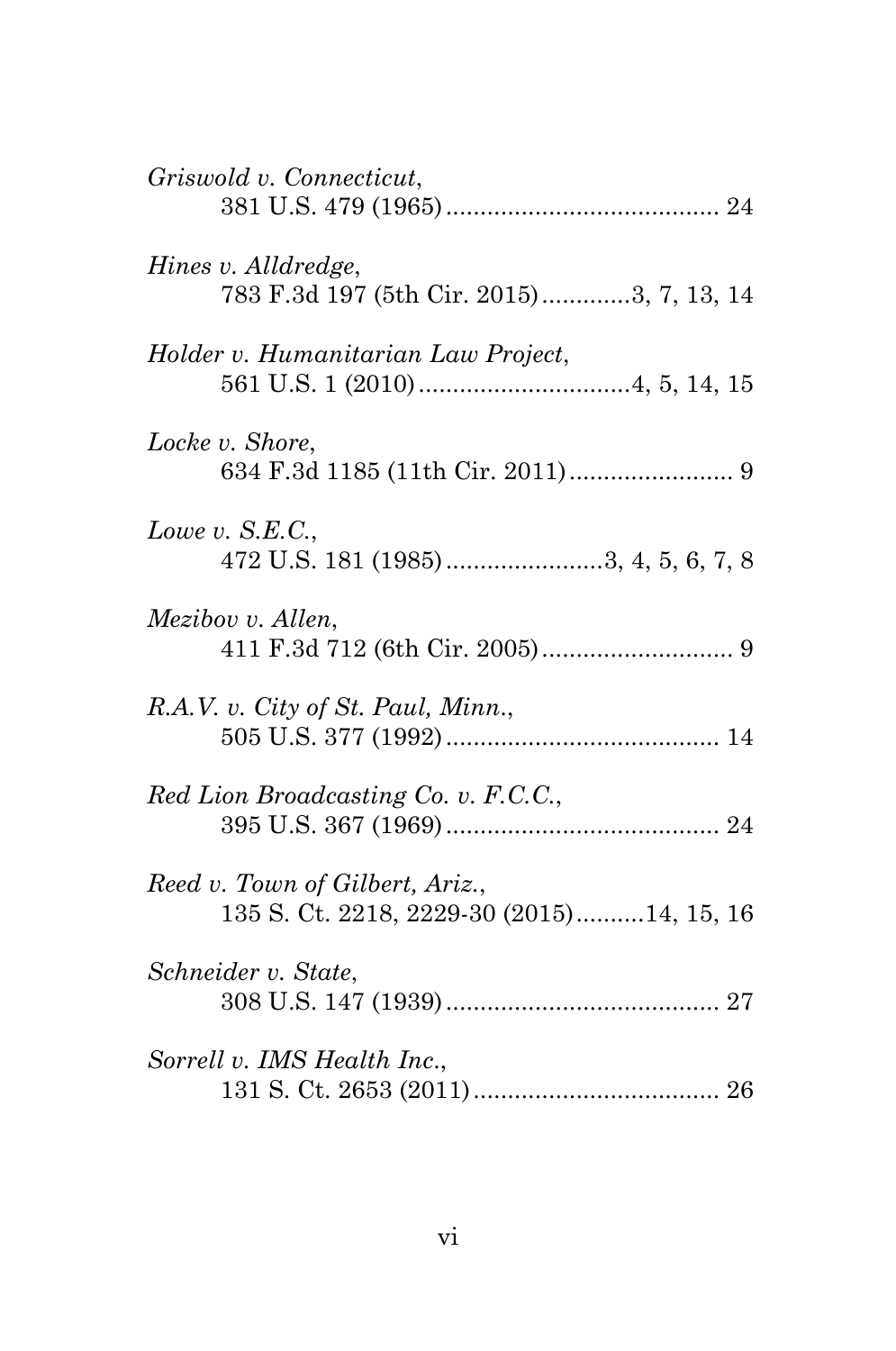| Stuart v. Camnitz,<br>774 F.3d 238, 251 (4th Cir. 2014) cert. denied |
|----------------------------------------------------------------------|
| sub nom. Walker-McGill v. Stuart, No. 14-                            |
| 1172, 2015 WL 1331672                                                |
|                                                                      |
| Thomas v. Collins,                                                   |
|                                                                      |
| Thompson v. W. States Med. Ctr.,                                     |
|                                                                      |
| Time Warner Entm't Co., L.P. v. United States,                       |
| 211 F.3d 1313 (D.C. Cir. 2000)  13                                   |
| Turner Broad. Sys., Inc. v. F.C.C.,                                  |
|                                                                      |
| Turner Broad. Sys., Inc. v. F.C.C.,                                  |
|                                                                      |
| United Mine Workers of Am., Dist. 12 v. Illinois State               |
| $Bar Ass'n$ ,                                                        |
|                                                                      |
| United States v. O'Brien,                                            |
|                                                                      |
| Virginia St. Bd. of Pharmacy v. Virginia Citizens                    |
| Consumer Council, Inc.,                                              |
| 425 U.S. 748 (1976)24, 25, 26                                        |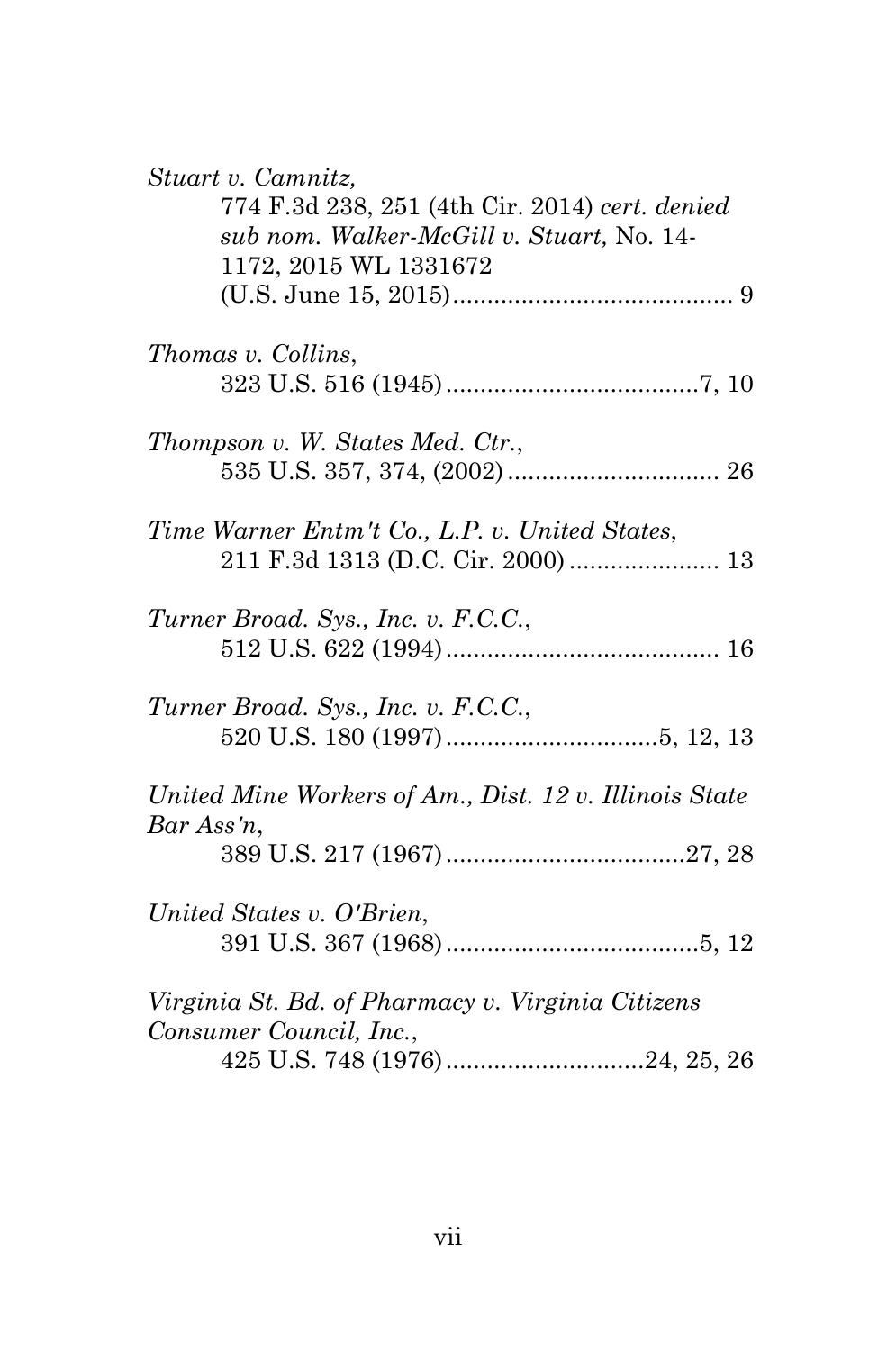# **OTHER AUTHORITIES**

| World Health Organization, Avian Influenza Fact<br>Sheet, |  |
|-----------------------------------------------------------|--|
| http://www.who.int/mediacentre/factsheets/avian_inf       |  |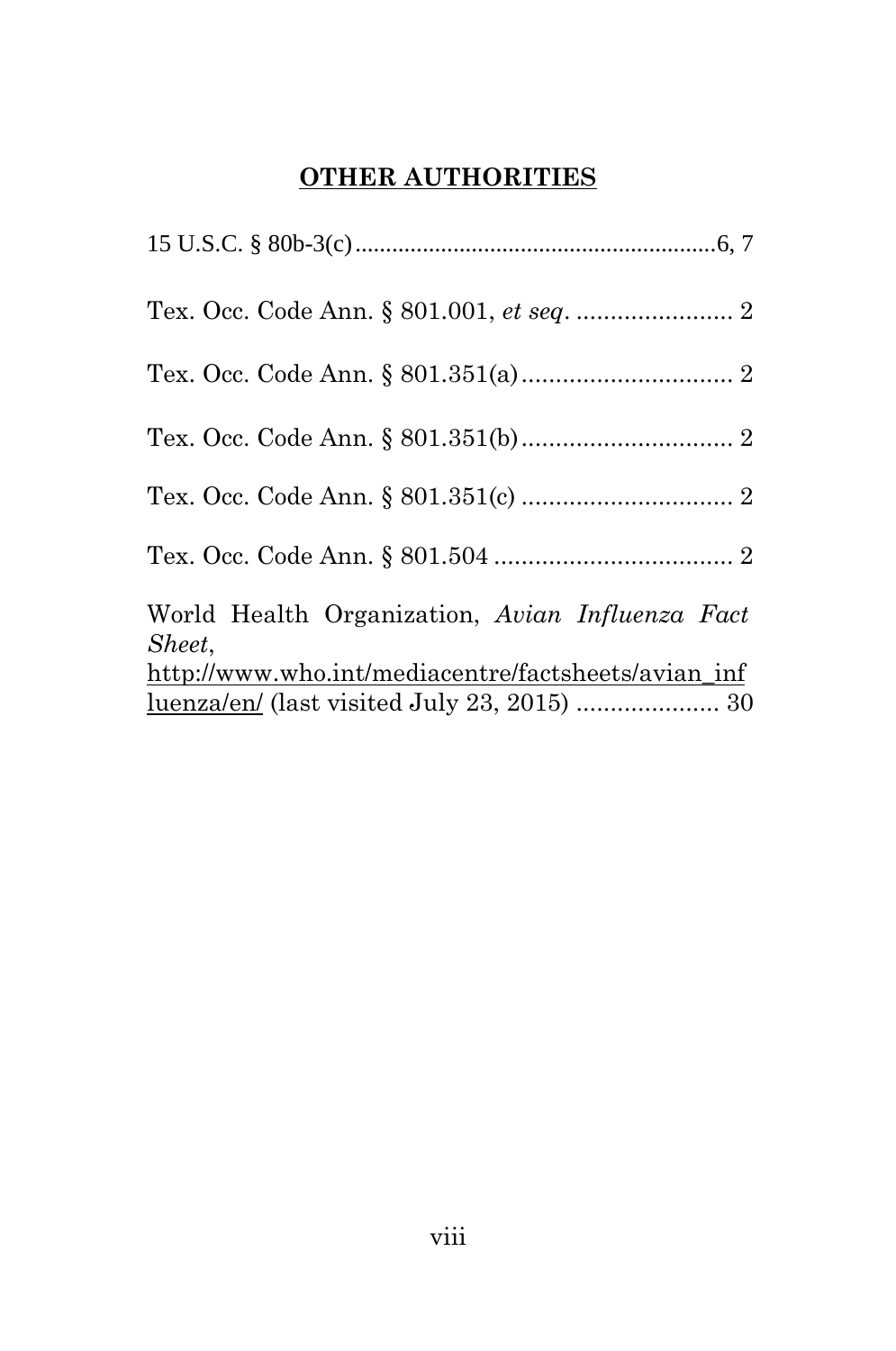#### **INTEREST OF** *AMICI CURIAE[1](#page-9-0)*

The Cato Institute was established in 1977 as a nonpartisan public policy research foundation dedicated to advancing the principles of individual liberty, free markets, and limited government. Cato's Center for Constitutional Studies was established in 1989 to promote the principles of limited constitutional government that are the foundation of liberty. Toward those ends, Cato publishes books and studies, conducts conferences, and produces the annual *Cato Supreme Court Review*. The present case centrally concerns Cato because it involves government infringement on both the freedom of speech and the right to earn an honest living.

The Mackinac Center for Public Policy is a Michigan based, nonprofit, nonpartisan research and educational institute advancing policies fostering free markets, limited government, personal responsibility, and respect for private property. The Center is a 501(c)(3) organization founded in 1988.

<span id="page-9-0"></span><sup>1</sup> Pursuant to this Court's Rule 37.2(a), *amicus*, Cato Institute, gave timely notice to all parties of its intent to file this brief, and *amici* have submitted to the Clerk letters of consent from all parties to the filing of this brief. Pursuant to this Court's Rule 37.6, *amici* state that this brief was not authored in whole or in part by counsel for any party, and that nobody other than *amici*, it members, or its counsel made a monetary contribution intended to fund its preparation or submission.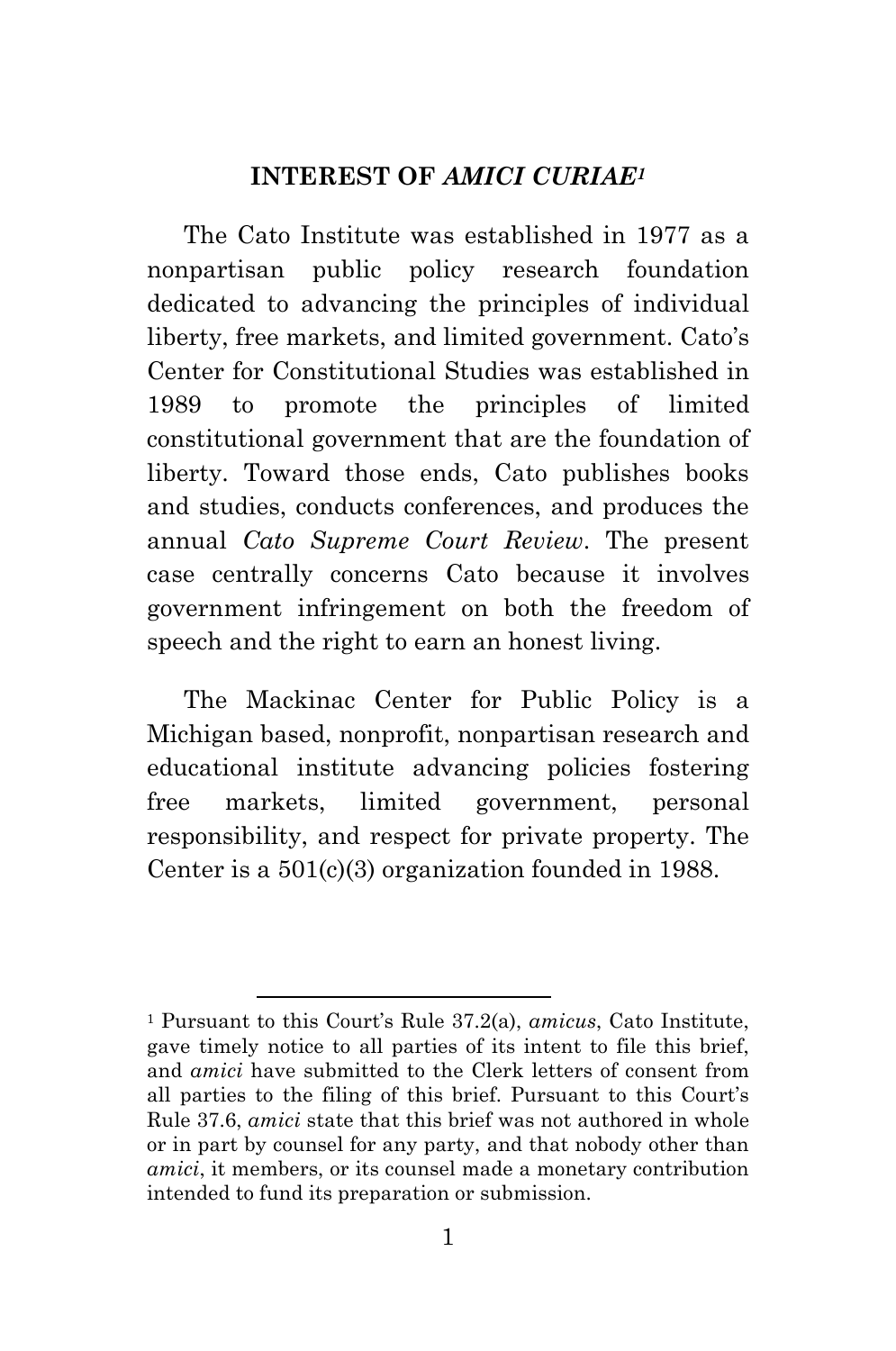#### **STATEMENT**

Under Texas law, a "person may not practice veterinary medicine unless a veterinarian-clientpatient relationship exists." Tex. Occ. Code Ann. § 801.351(a) (§ 801.001 *et seq.* "Licensing Act"). Establishing such a relationship requires, in part, that the veterinarian, "possesses sufficient knowledge of the animal to initiate at least a general or preliminary diagnosis of the animal's medical condition," which requires that the veterinarian "has recently seen, or is personally acquainted with, the keeping and care of the animal by: (1) examining the animal; or (2) making medically appropriate and timely visits to the premises on which the animal is kept." *Id*. at § 801.351(a), (b) ("Physical Examination Requirement"). In 2005, Texas amended the Licensing Act to prohibit establishing a veterinarianclient-patient relationship by telephone or electronic means. *Id*. at 801.351(c). Violations of the Licensing Act are criminal offenses. *Id*. at §§ 801.504.

Dr. Ronald S. Hines, a retired, Texas-licensed veterinarian, published pet-care articles on his website. Tex. App. 40, 42. He also posted responses to questions he received by e-mail and provided individualized advice by e-mail or telephone, such as referring pet owners to examining veterinarians, offering insights into conflicting diagnoses received from local veterinarians, and consulting with treating veterinarians. App. 42-43, 45. He did not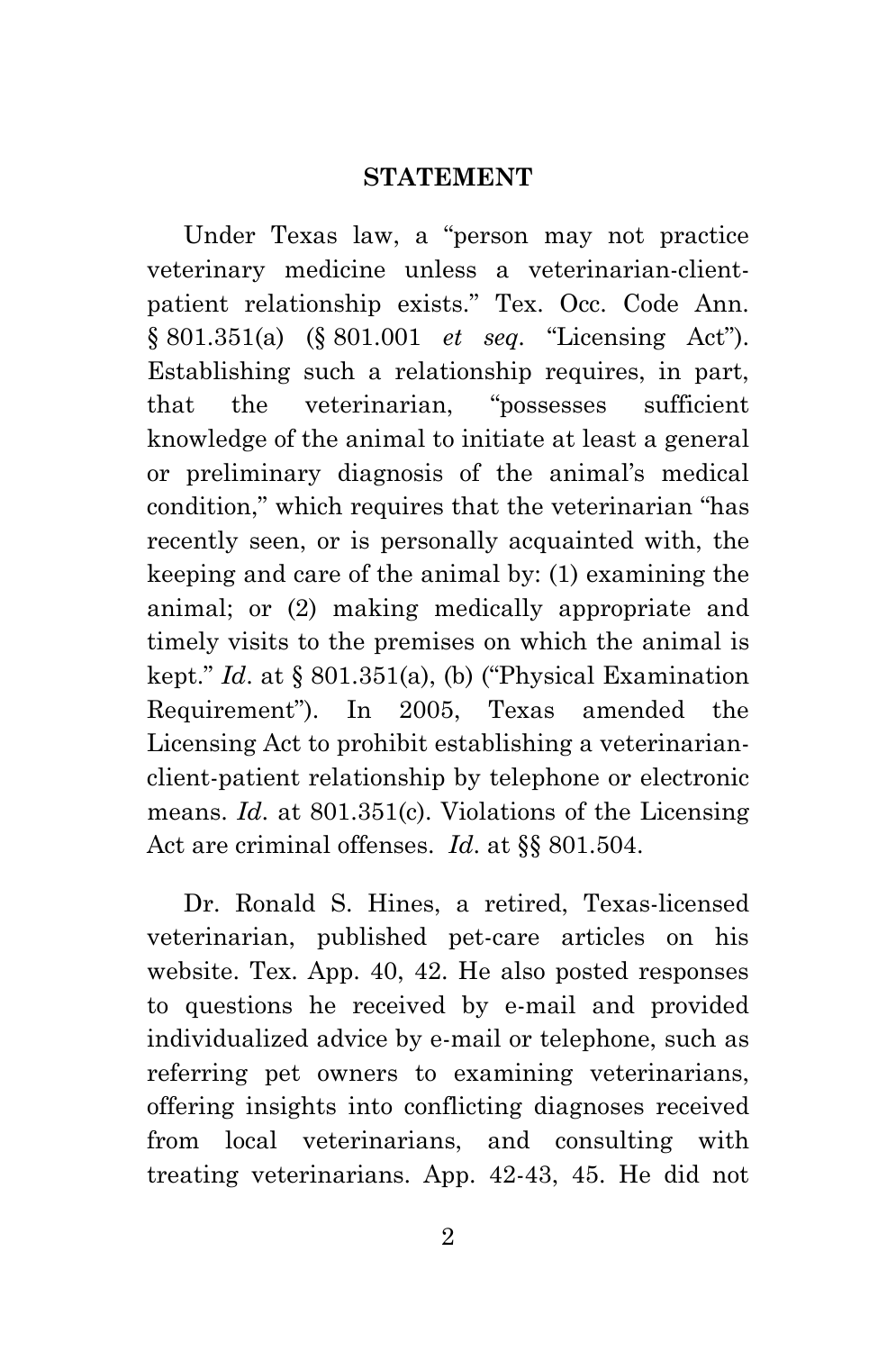prescribe medicine and did not try to be an animal's primary veterinarian. App. 48. In 2012, ten years after Dr. Hines launched his website, the Texas State Board of Veterinary Medical Examiners ("Board") informed Dr. Hines that he had violated the Licensing Act by speaking about the care of specific animals without physically examining them first. App. 54. The Board punished Dr. Hines, including suspending his license for a year. App. 57. Dr. Hines wishes to resume providing veterinary advice via the internet. App. 60.

The Fifth Circuit held that Texas's ban on Dr. Hines's speech "denies the veterinarian no due First Amendment right." *Hines v. Alldredge*, 783 F.3d 197, 202 (5th Cir. 2015).

#### **SUMMARY OF ARGUMENT**

Texas has made it a criminal offense for a licensed veterinarian to provide veterinary advice over the telephone or via electronic means unless the veterinarian has first physically examined the animal. Although telephones have been available for over a century, Texas did not criminalize providing veterinary advice by telephone until 2005. The Fifth Circuit upheld this newfangled restraint on veterinary speech by relying on the concurrence in *Lowe v. S.E.C.*, 472 U.S. 181 (1985), for the notion that professional speech is necessarily incidental to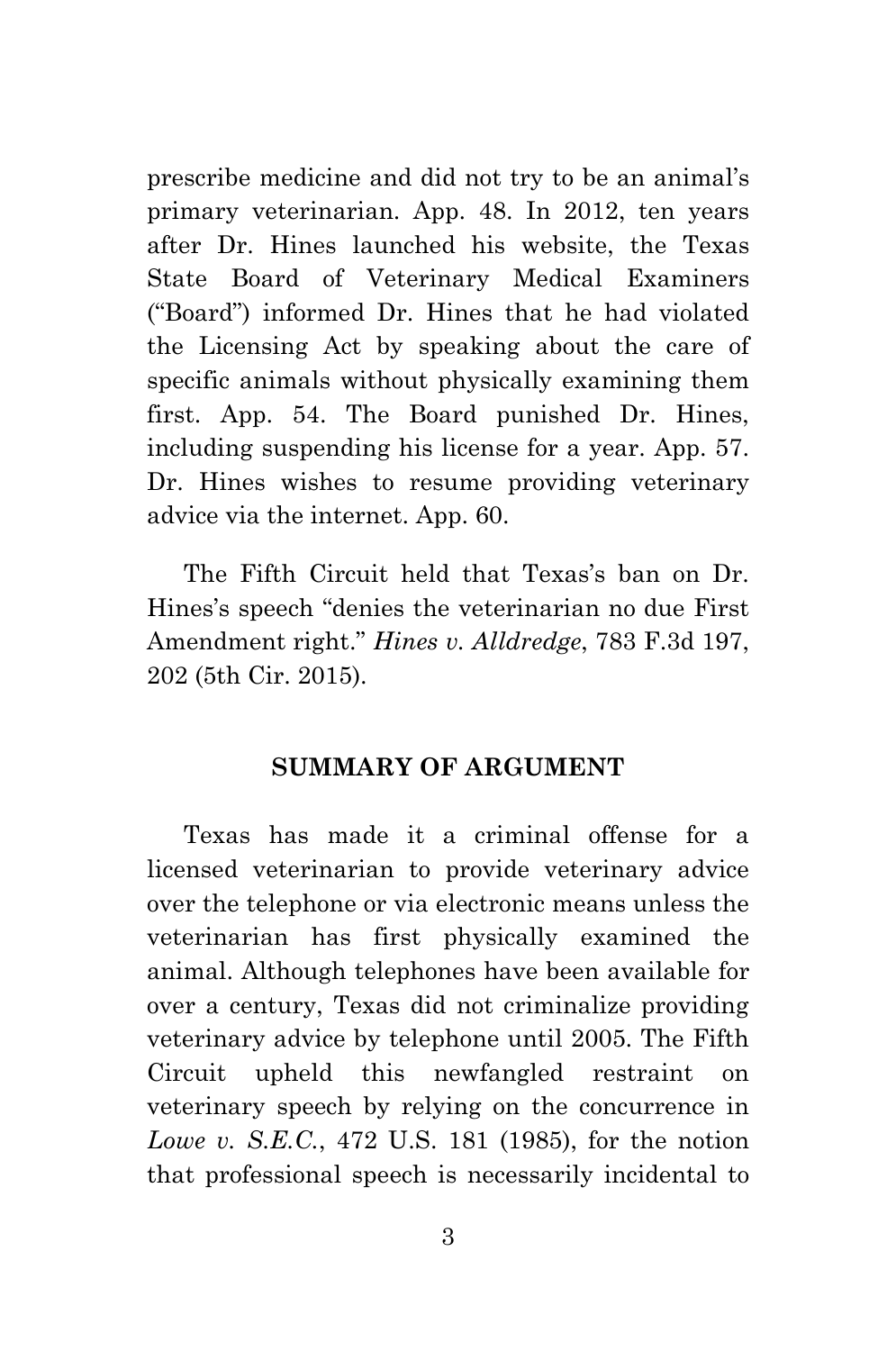the conduct of a profession and thus any limitation on that speech must be incidental as well. The Fifth Circuit is not alone in assuming away, under the guise of regulating professional conduct, a professional's right to speak.

This Court has previously recognized that the First Amendment applies to lawyers when speaking within their professional capacities, *Holder v. Humanitarian Law Project*, 561 U.S. 1 (2010); and several courts of appeals have recognized First Amendment protection for other occupational speech, both professional and non-professional. *Conant v. Walters*, 309 F.3d 629, 637 (9th Cir. 2002) (applying First Amendment scrutiny to physicians' communications to patients); *Edwards v. District of Columbia*, 755 F.3d 996 (D.C. Cir. 2014) (applying First Amendment scrutiny to licensing of tour guides).

Nonetheless, the court below upheld a contentbased restraint on speech simply because a veterinarian spoke within the context of his occupation. This broad holding, if allowed the stand, would silence the voices of a broad spectrum of speakers who currently provide individualized advice by electronic means and would bear most heavily on members of society who, due to physical or economic constraints, obtain professional services remotely that they are unable to obtain in person.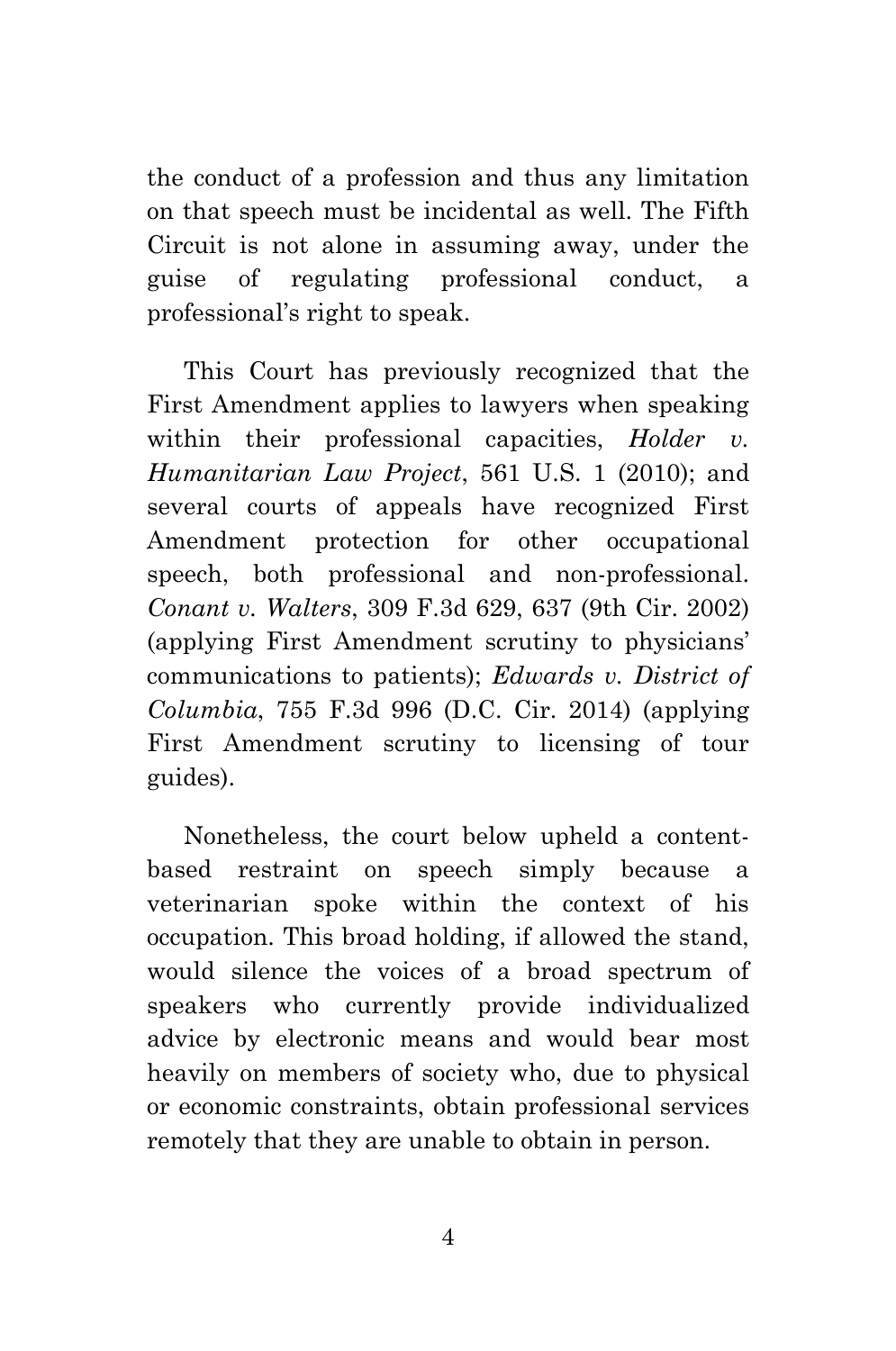#### **ARGUMENT**

## **I. THIS COURT SHOULD GRANT THE PETITION TO RESOLVE THE CIRCUIT SPLIT REGARDING FIRST AMENDMENT PROTECTION OF PROFESSIONAL SPEECH**

This Court has recognized that the First Amendment reaches professional speech and has held that even content-neutral incidental restrictions on speech are subject to intermediate scrutiny. *See, e.g., Holder*, 561 U.S. 1; *Turner Broad. Sys., Inc. v. F.C.C.*, 520 U.S. 180, 189, 217 (1997) (citing *United States v. O'Brien*, 391 U.S. 367, 377 (1968)).

The circuits, however, are in disarray when it comes to professional speech. The split can be traced to a conflation of terms in the concurrence in *Lowe*, 472 U.S. 181, which used the terms "incidental effects" on speech and "incidental" speech, apparently interchangeably. The predictable effect on the lower courts is that some circuits, including the court below, rely on the *Lowe* concurrence for the proposition that individualized advice by a licensed professional has no First Amendment protection because the speech is merely "incidental" to regulable conduct. The court below thus concluded that any *restraint* is but "incidental" to valid regulation of conduct, and accordingly, applied rational basis review.

5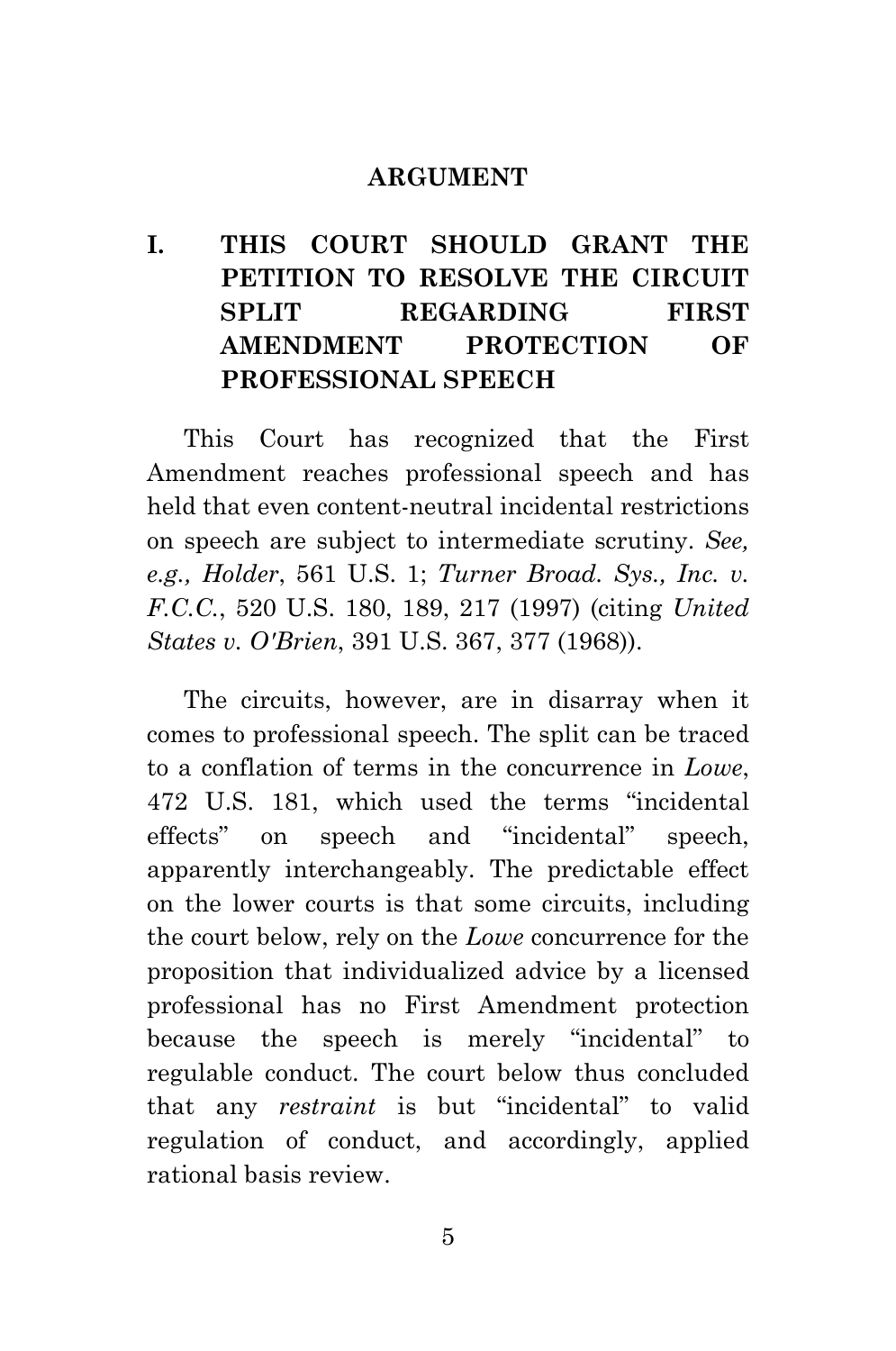Other circuits take a different approach, presuming the First Amendment extends to professional speech.

## **A. Justice White's Concurring Opinion in** *Lowe* **Has Been Erroneously Invoked to Bypass First Amendment Protection for Licensed Professionals**

The court below relied on the *Lowe* concurrence to hold that even if the Physical Examination Requirement restricts Dr. Hines's speech, that restriction is merely incidental and denies him no First Amendment right. This misapplication of an "incidental" restriction flows directly from the conflation of terms in the *Lowe* concurrence, which has had far-reaching implications on First Amendment doctrine regarding professional speech.

*Lowe* was decided on statutory grounds. *Id.* at 211. The concurrence, however, focused on whether the limitations on professional speech imposed by the statute at issue, the Investment Advisors Act of 1940,[2](#page-14-0) conflicted with the First Amendment. *Id.* at 228 (addressing "a collision between the power of government to license and regulate those who would pursue a profession or vocation and the rights of

<span id="page-14-0"></span><sup>2</sup> § 203(c) of the Investment Advisers Act of 1940, 54 Stat. 850, 15 U.S.C. § 80b-3(c).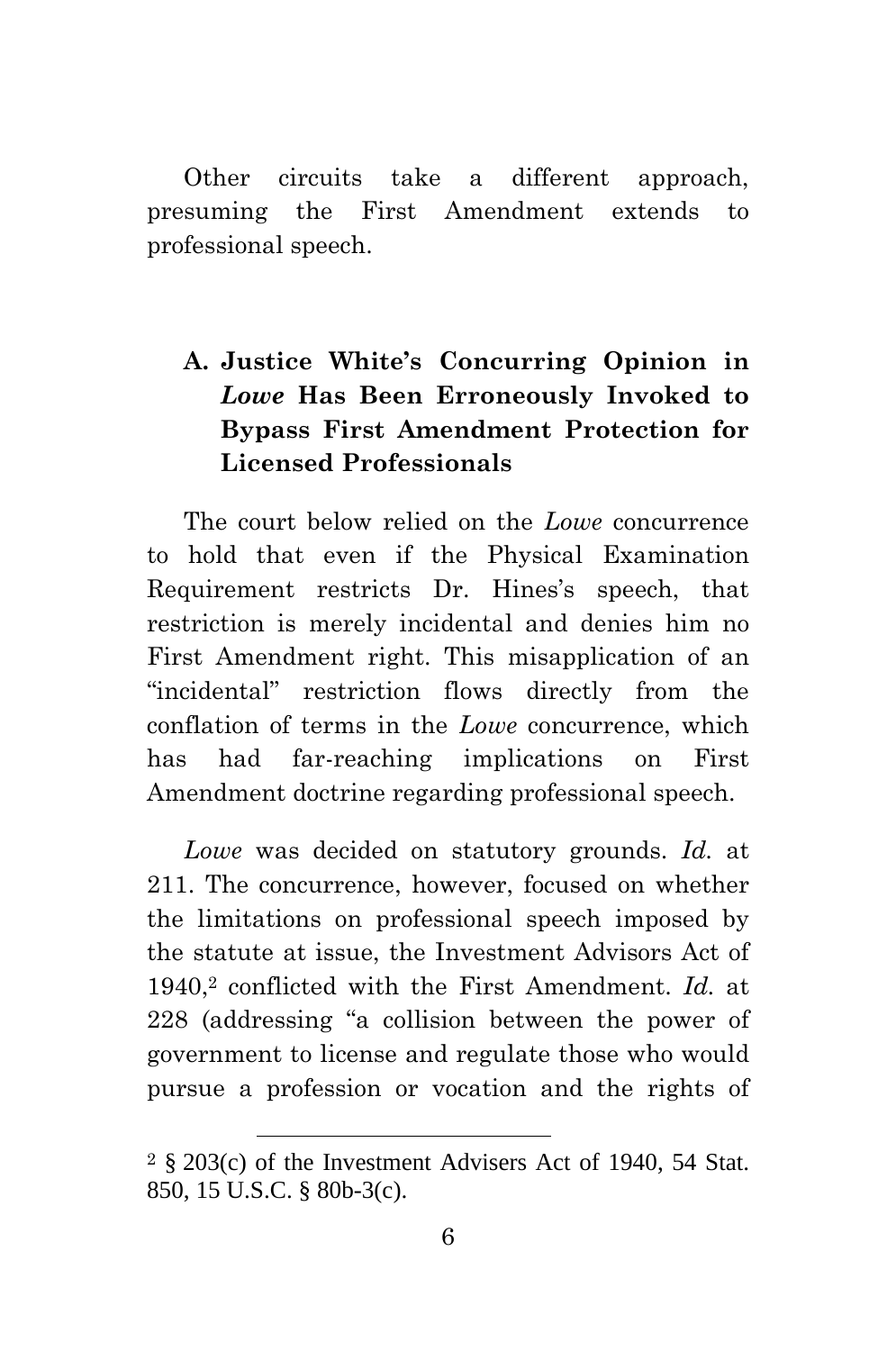freedom of speech and of the press guaranteed by the First Amendment.").

Justice White sought to resolve the tension between three principles: (1) that "[t]he power of government to regulate the professions is not lost whenever the practice of a profession entails speech," *Id*. (citing *Giboney v. Empire Storage & Ice Co.*, 336 U.S. 490, 502 (1949)); (2) that "the principle that the government may restrict entry into professions and vocations through licensing schemes has never been extended to encompass the licensing of speech," *Id*. at 229-30 (citing *Thomas v. Collins*, 323 U.S. 516 (1945)); and (3) that a legislature's characterization of its legislation does not determine the point at which professional regulation becomes regulation of speech. *Id*. at 230.

Justice White identified "the point where regulation of a profession leaves off and prohibitions on speech begin" as the point at which an advisor "takes the affairs of a client personally in hand and purports to exercise judgment on behalf of the client in the light of the client's individual needs and circumstances," thus creating a "personal nexus between professional and client." *Id*. at 232. Under the *Lowe* concurrence, if there is no personal nexus between the professional and client, then First Amendment protections apply. If not, then things get murky and require a second analytical step to determine whether there is incidental speech or an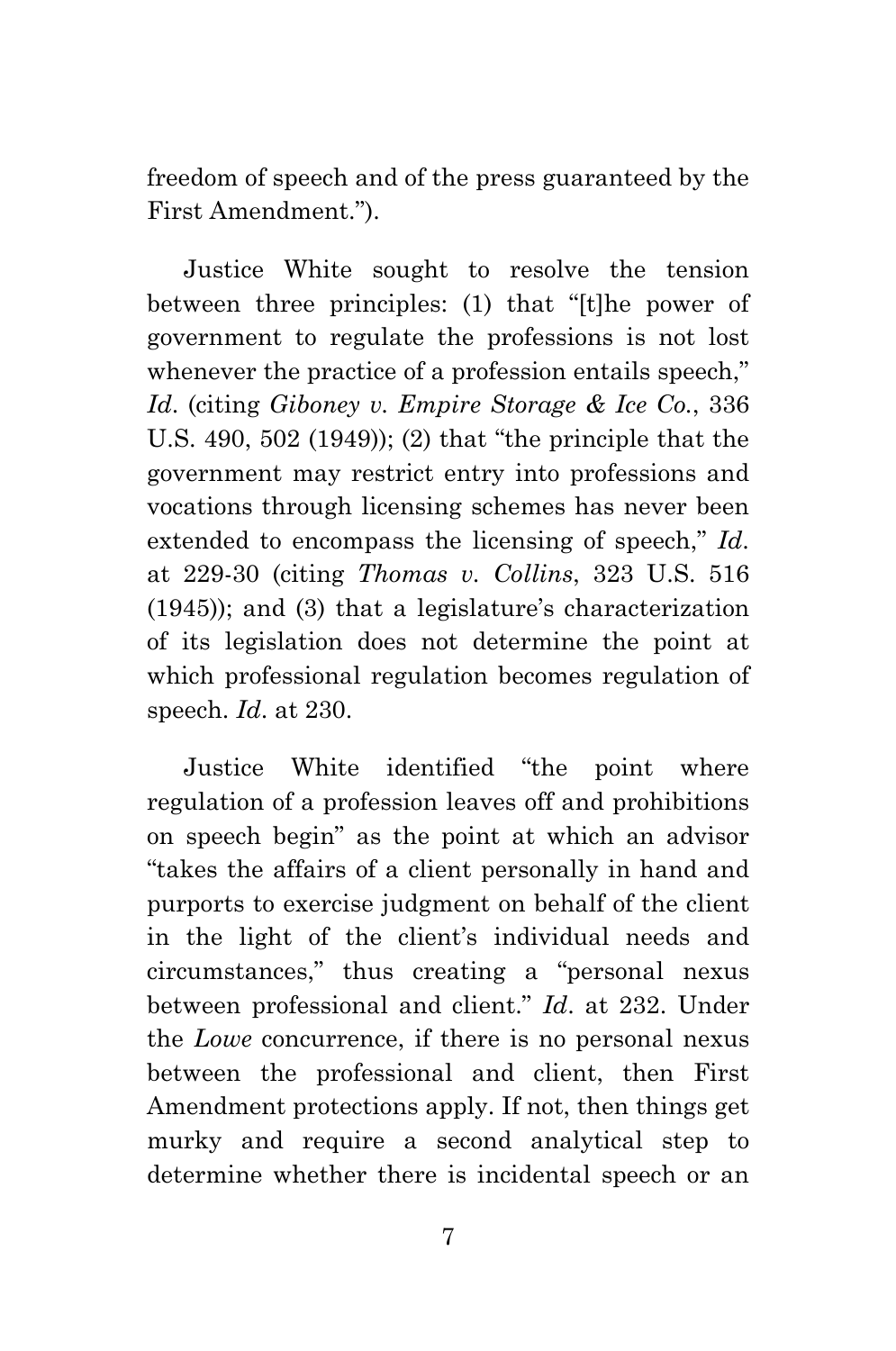incidental restriction. The two discrete concepts incidental speech and incidental restriction—have been merged to oust the First Amendment from the regulation of professional speech.

In the *Lowe* concurrence, the term "incidental" is used in two distinct contexts. First, it is used in the context of "*incidental effects* on otherwise protected expression" or "*incidental impact* on speech." *Id*. at 230, 232. (emphasis added). In this context, speech retains its First Amendment protection—no right is lost. The only issue is whether the *burden* on speech is incidental to the recognized right.

The second context in which the term incidental is used pertains to speech that is "incidental to the regulable transaction," or "incidental to the conduct of the profession." *Id*. at 232. In this context, speech would have no protection—all rights are lost because the *speech* is deemed to be merely incidental to nonspeech activity.

Some circuits, including the court below, focus on the second use of "incidental," interpreting the *Lowe* concurrence to mean that limitations on professional speech within an otherwise valid professional licensing scheme are *per se* "incidental" to the nonspeech aspects of the professional's actions and thus do not implicate the First Amendment. *Hines*, 783 F.3d at 202 ("Whether Hines's First Amendment rights are even implicated by this regulation is far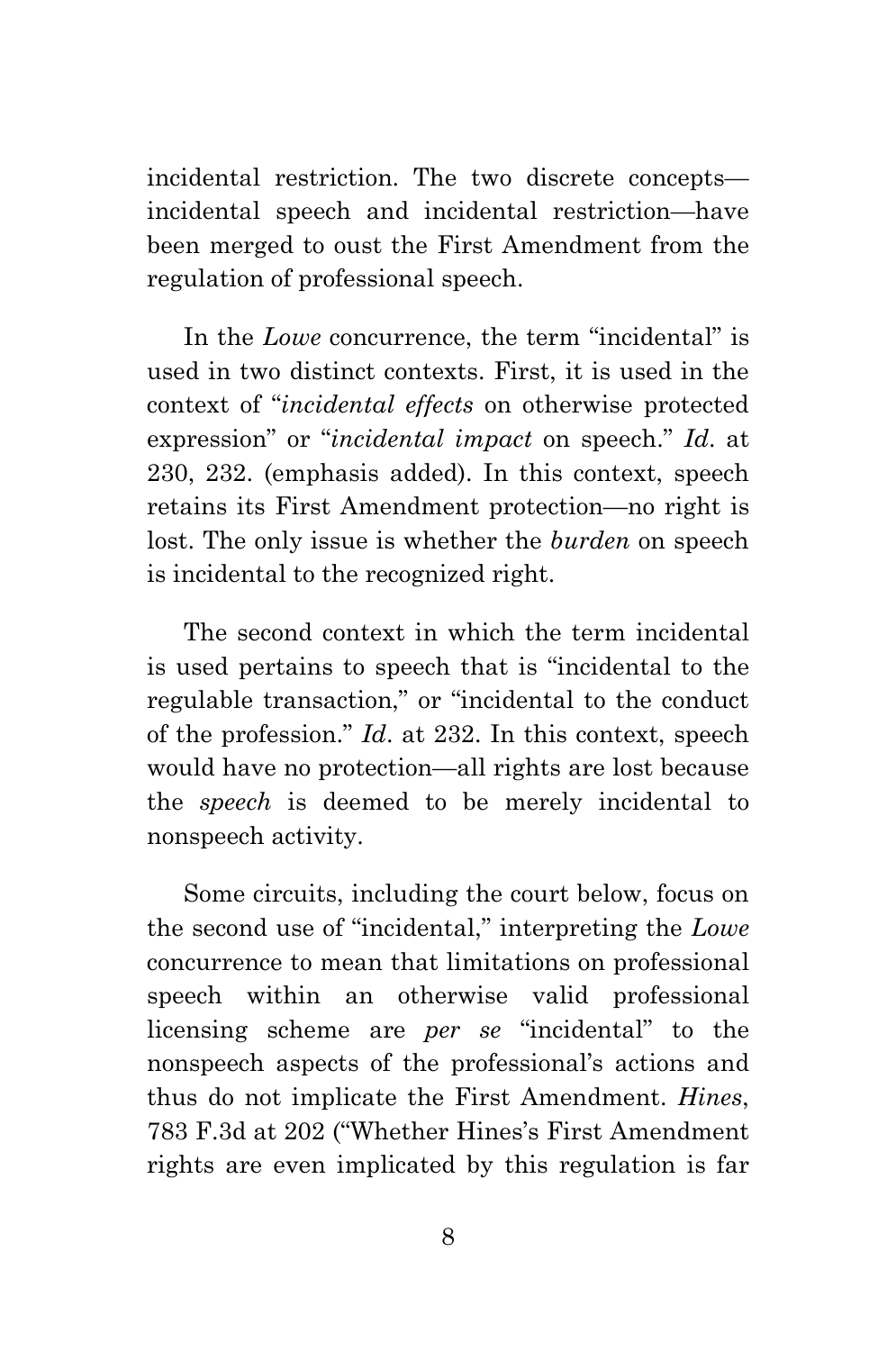from certain."). *See also Locke v. Shore*, 634 F.3d 1185, 1191 (11th Cir. 2011) (holding that a licensing requirement for interior designers regulated only personal speech between the designers and their clients, and thus the regulation governed occupational conduct, not speech). Under this interpretation, any professional speech that is directed toward a client is incidental to nonspeech conduct, and thus has no First Amendment protection—never had and never will. The outcome of such an interpretation is curious, where, as here, there is no such "nonspeech" conduct.

Others circuits recognize that obtaining a license does not deprive a professional of First Amendment rights. *Mezibov v. Allen*, 411 F.3d 712, 718 n.2 (6th Cir. 2005) (holding that "attorneys clearly retain some First Amendment rights outside of the courtroom"); *Stuart v. Camnitz,* 774 F.3d 238, 251 (4th Cir. 2014) *cert. denied sub nom. Walker-McGill v. Stuart,* No. 14-1172, 2015 WL 1331672 (U.S. June 15, 2015) ("Though physicians and other professionals may be subject to regulations by the state that restrict their First Amendment freedoms when acting in the course of their professions, professionals do not leave their speech rights at the office door"); *Conant*, 309 F.3d at 637 ("Being a member of a regulated profession does not, as the government suggests, result in a surrender of First Amendment Rights.").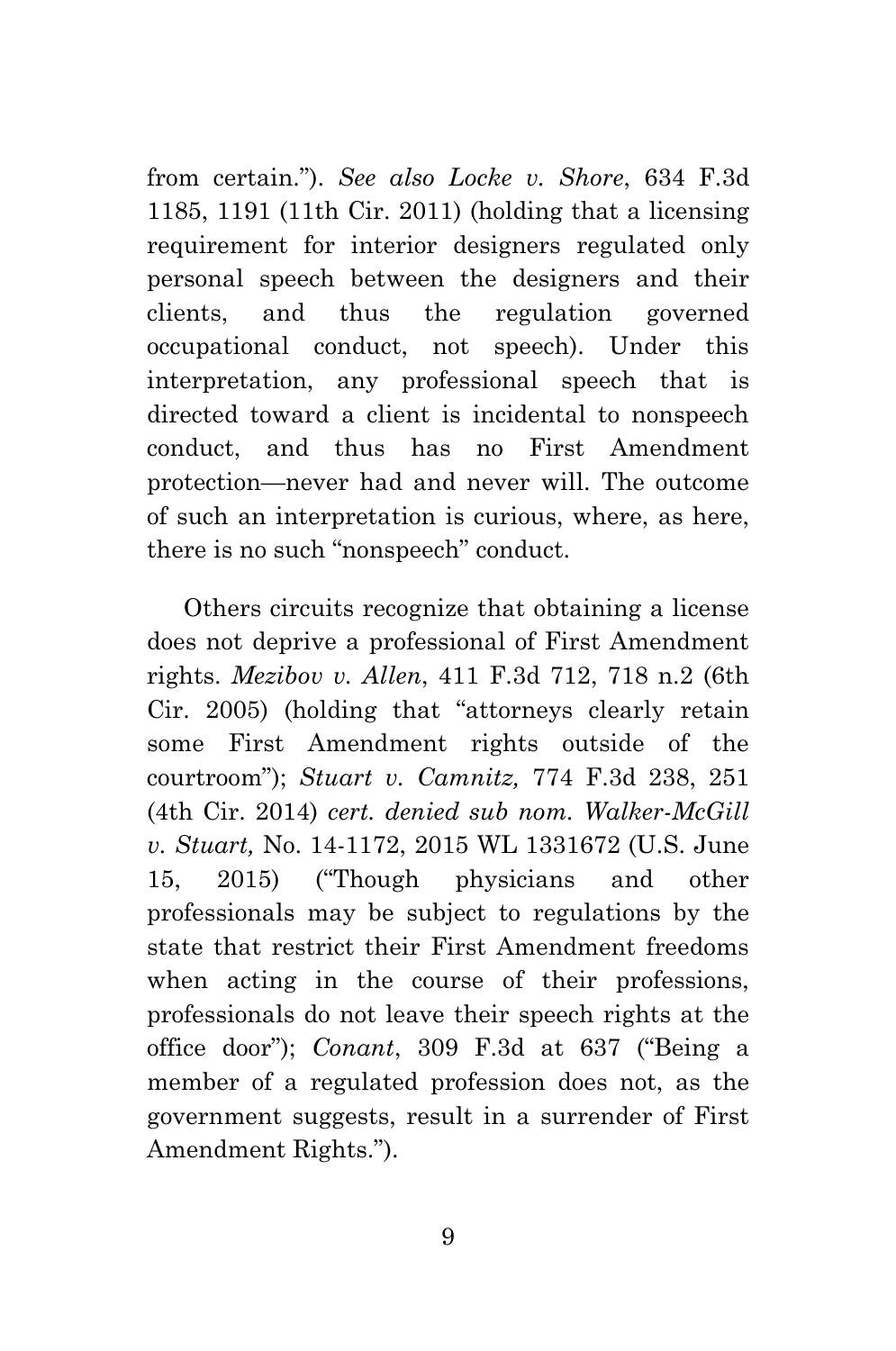This approach is consistent with this Court's longstanding view that, "the rights of free speech and a free press are not confined to any field of human interest," *Thomas*, 323 U.S. at 531; and professional speech may be entitled to "the strongest protection our Constitution has to offer," *Florida Bar v. Went for It, Inc.,* 515 U.S. 618, 634 (1995).

The Court should clarify that speech does not become "incidental" to professional conduct, losing its First Amendment protection, solely by virtue of being uttered by a licensed professional.

## **B. What Is Incidental Speech Anyway? Can Pure Speech Be Incidental If There Is No Nonspeech Conduct?**

Recall this exchange from a popular 1990s television show:

*Rachel: I will have the (speaks softly) side salad. Waiter: And what will that be on the side of? Rachel: I don't know. Why don't you just put it right here next to my water?*

*Friends*, S02x05 (Season 2, Episode 5) – "The One with Five Steaks and an Eggplant," aired 10/19/95. Rachel Green simply wants a small salad (because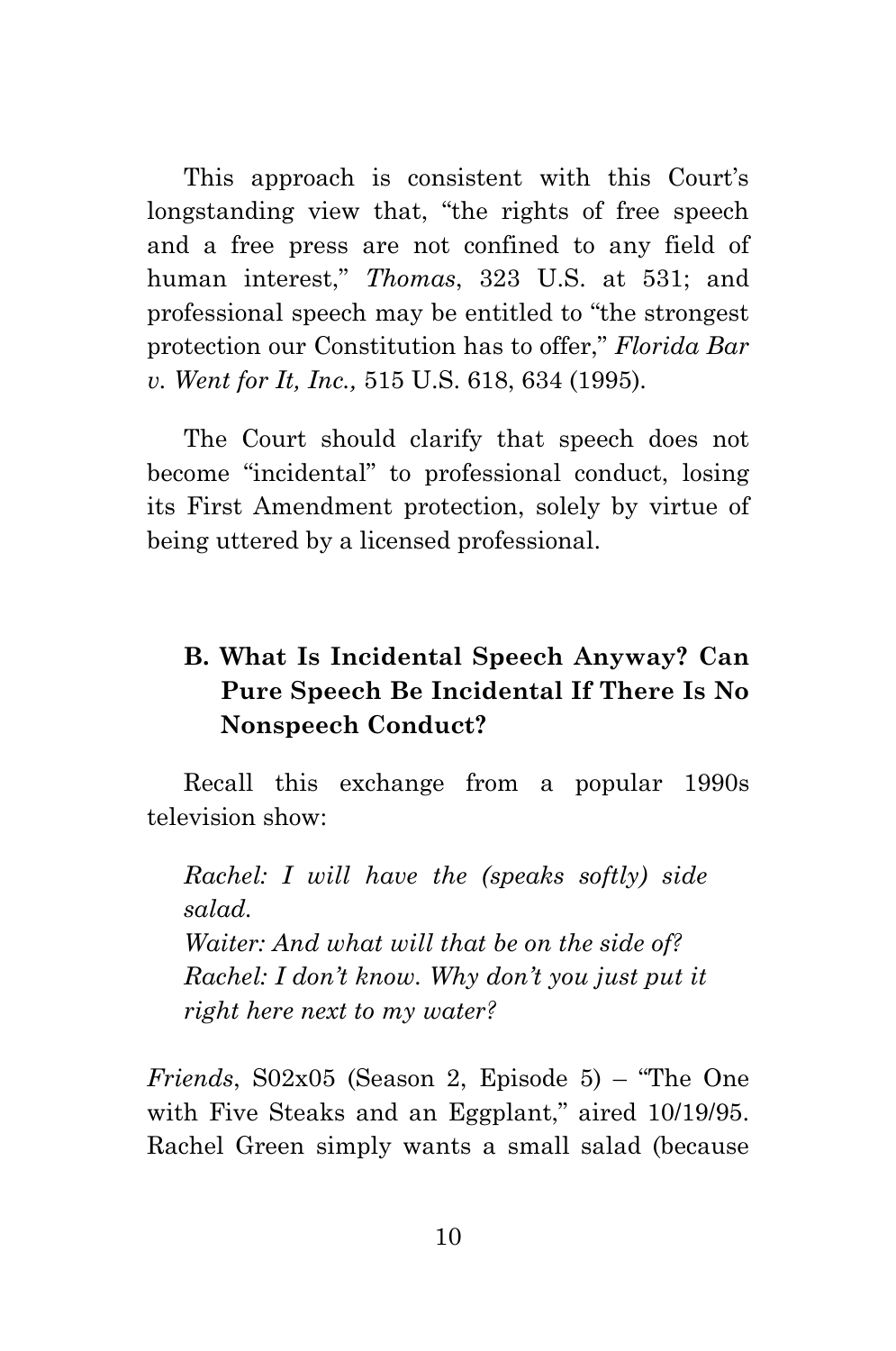she's broke), while the waiter insists that this "side" salad be "incidental" to some main course.

The lower court's holding similarly depends upon the notion that professional speech is incidental to the conduct of the profession and thus has no First Amendment protection. Here, Dr. Hines communicated with pet owners over the telephone and via e-mail. Nevertheless, the state asserts that Dr. Hines's speech must be incidental to nonspeech activity—but what activity? Telephones are made for talking. E-mail is made for writing. It is true that these communications devices *could* be used to perform certain actions, like issuing a prescription or purchasing medicine for delivery to a client. But Dr. Hines does not do any of those things; nor does the state claim that any such regulable activity is at issue. It is solely Dr. Hines's communications with pet owners that the state seeks to ban even though there is no "main course" conduct for Dr. Hines's pure speech "side salad" to accompany.

Even if there were regulable conduct associated with Dr. Hines's speech, the First Amendment would still apply to his pure speech interaction with pet owners. The Ninth Circuit's decision in *Conant*, 309 F.3d 629, is instructive. There, the issue was whether the First Amendment extended to a physician's recommendation to a particular patient of the use of medical marijuana where federal law prohibited aiding and abetting the actual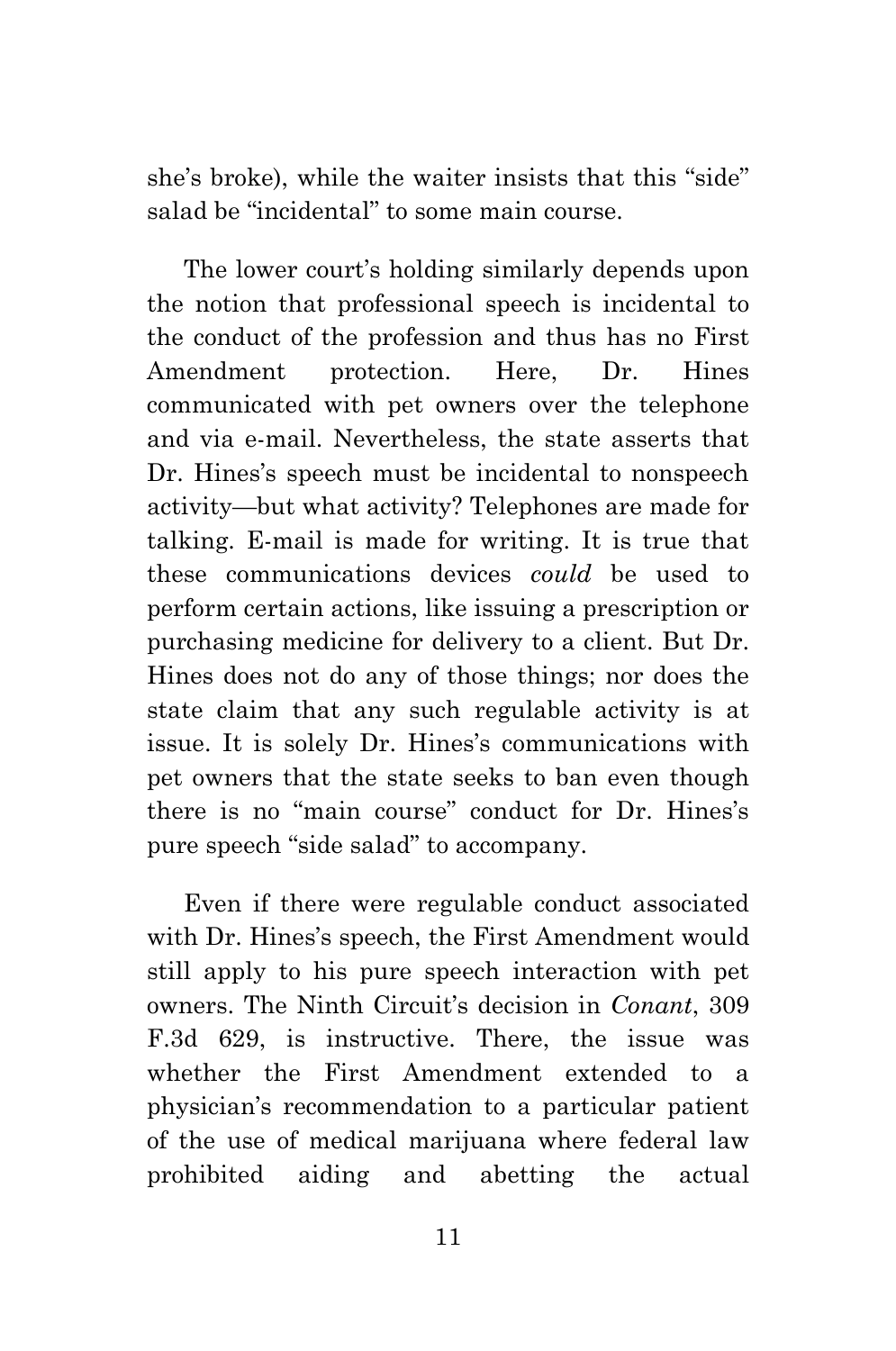distribution and possession of marijuana. *Id*. at 632. The court distinguished between the protected doctor-patient communications, in which the doctor discussed the merits of a marijuana therapy program, and the regulable conduct of actually prescribing marijuana or assisting the patient in obtaining it. *Id*. at 634-35. Such a distinction would be equally applicable here—if Dr. Hines actually issued prescriptions or engaged in any other regulable activity, which he does not.

### **C. Even Incidental Restrictions on Speech Are Reviewed Under the Intermediate Scrutiny Test**

Even if the lower court's hall-of-mirrors approach were accepted and pure speech could be deemed incidental to non-existent conduct, any contentneutral restriction on that speech would still be subject to intermediate scrutiny—not the rational basis review applied by the court below. *See Turner Broad. Sys., Inc.*, 520 U.S. at 189, 217 (citing *O'Brien*, 391 U.S. at 377).

Here, the restriction is complete, not incidental. But even if Dr. Hines's speech could be combined in the same course of conduct with nonspeech, the state's interest in regulating the nonspeech element could only justify incidental limitations on his First Amendment freedoms. *O'Brien*, 391 U.S. at 376. The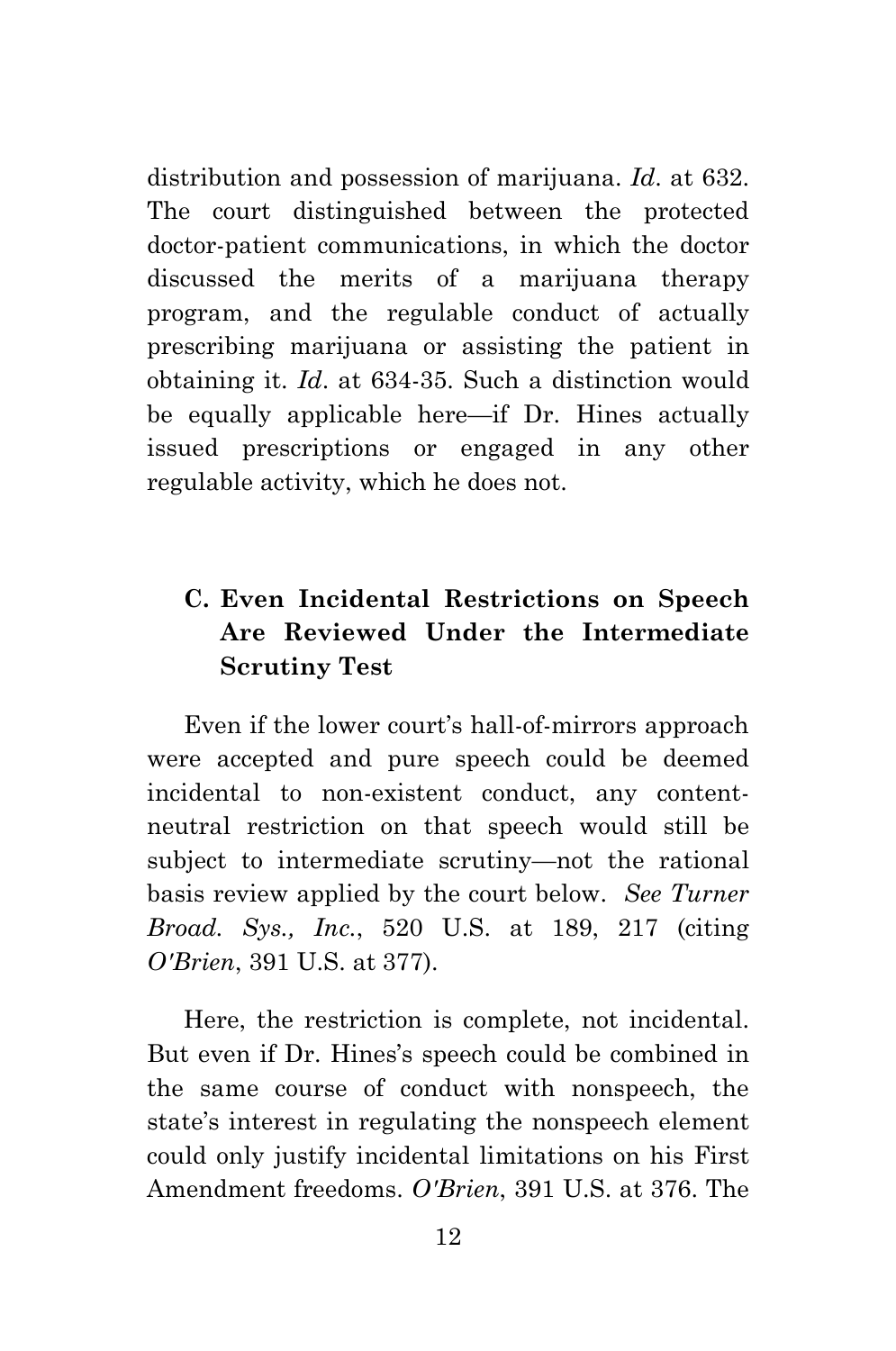expressive components of the conduct could only be regulated so long as the law or regulation is contentneutral, "advances important governmental interests unrelated to the suppression of free speech, and . . . does not burden substantially more speech than necessary to further those interests." *Time Warner Entm't Co., L.P. v. United States*, 211 F.3d 1313, 1318 (D.C. Cir. 2000) (quoting *Turner Broad. Sys., Inc.*, 520 U.S. at 189).

Here, the lower court did not analyze whether an important governmental interest exists and did not examine the extent of the speech that is burdened. Instead, it assumed that any burden must be incidental simply because the speaker is a licensed professional.

## **D. The Physical Examination Requirement Imposes a Content-Based Restriction that Is Subject to Review**

The lower court upheld the Physical Examination Requirement in part because it presumed that the regulation was content-neutral. *Hines*, 783 F.3d at 201 ("It does not regulate the content of any speech, require veterinarians to deliver any particular message, or restrict what can be said once a veterinary-client-patient relationship is established."). In doing so, the lower court conflated viewpoint-based restrictions with content-based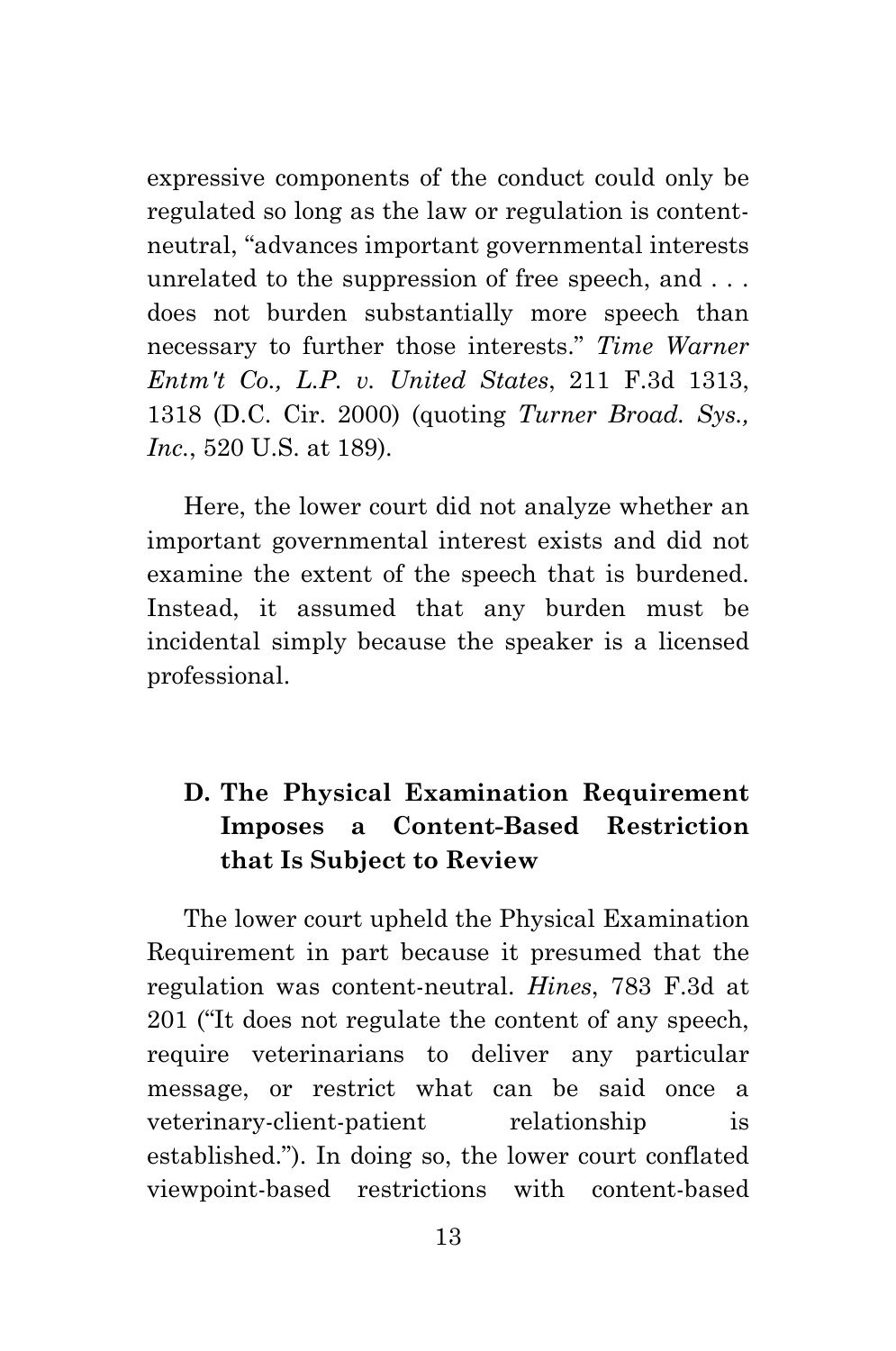restrictions, *Id*. at 202 n.20; and thus made the very analytical error that this Court warned against in *Reed v. Town of Gilbert, Ariz.*, 135 S. Ct. 2218, 2229- 30 (2015) (identifying "two distinct but related limitations that the First Amendment places on government regulation of speech," discrimination among viewpoints and prohibition of public discussion of an entire topic).

Dr. Hines does not contend that the Physical Examination Requirement is viewpoint-based, nor does the text of the regulation censure any particular point of view. Because the Physical Examination Requirement precludes Dr. Hines from speaking only on the topic of pet care, however, it is indisputably content based and presumptively invalid. *R.A.V. v. City of St. Paul, Minn*., 505 U.S. 377, 382, (1992) ("Content-based regulations are presumptively invalid.").

Dr. Hines could, for example, without running afoul of the regulation, discuss weather, sports, or movies with prospective clients; he just can't speak on a single topic of specialized knowledge: veterinary care. This is the very definition of a content-based restriction.

This Court addressed a similar attempt to restrict communication of specialized knowledge in *Holder*, holding that the First Amendment protects "advice or assistance derived from scientific,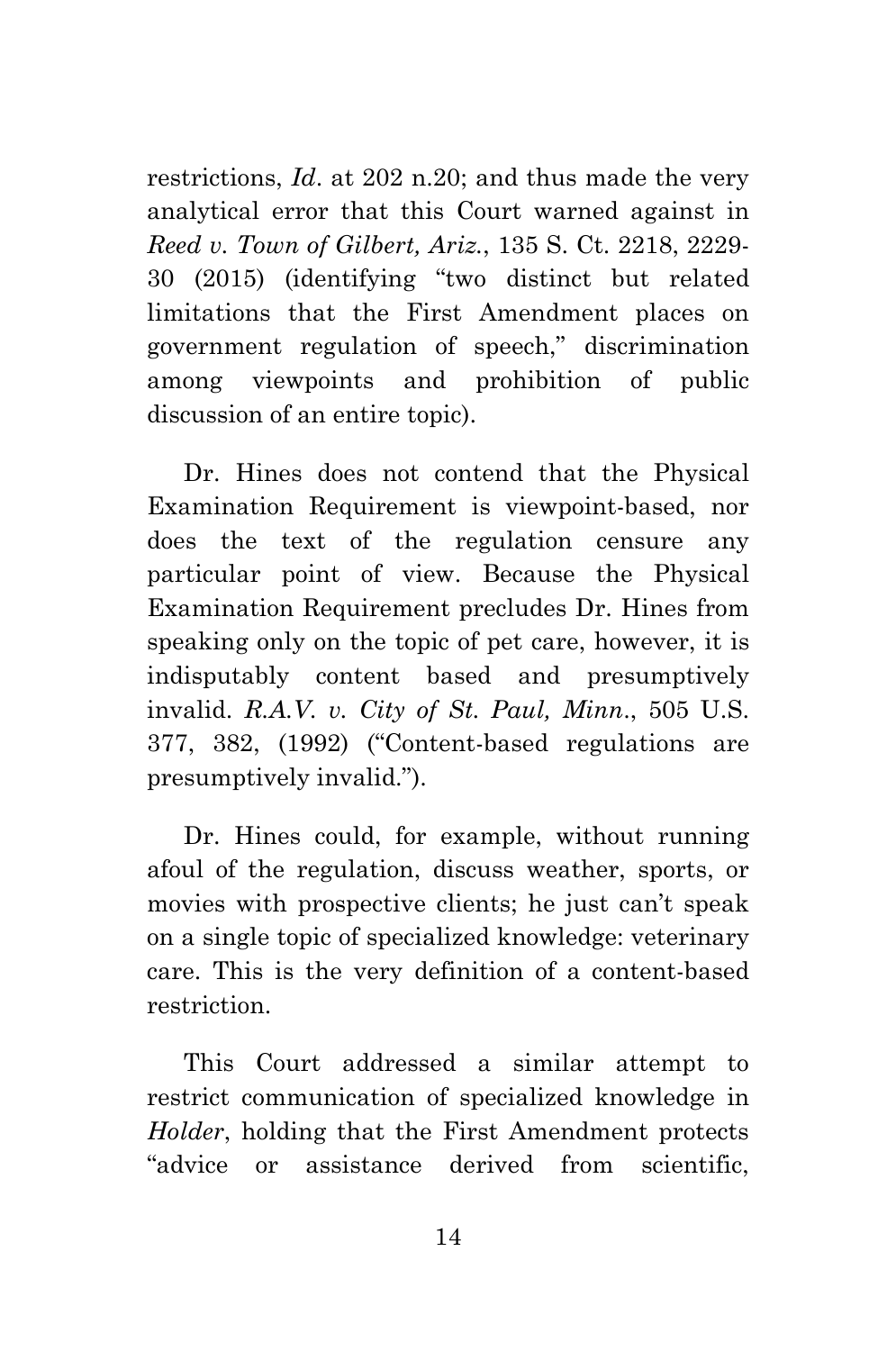technical or other specialized knowledge," as content-based speech because application of the restriction depended on what the plaintiffs would say. 561 U.S. at 12-13.

If, as here, a law singles out and suppresses speech according to its subject matter, it is contentbased on its face, suppressing not any particular viewpoint on the subject, but suppressing them all. *Reed,* 135 S. Ct. at 2229-30. In *Reed*, the Court analogized the City of Gilbert's categorization of signs based on content to a law banning "the use of sound trucks for political speech—and only political speech," which "would be a content-based regulation, even if it imposed no limits on the political viewpoints that could be expressed." *Id.* A law that bans the use of sound trucks for political speech is no different than the Texas law upheld below, which bans the use of a telephone or the internet for veterinary speech. Both laws isolate a particular subject matter for regulation; and both laws restrict the medium through which speech on that subject may be communicated. Accordingly, both laws are content-based regulations of speech.

"Government regulation of speech is content based if a law applies to particular speech because of the topic discussed or the idea or message expressed." *Id.* at 2227. This "common sense meaning" of content-based includes no exception for laws enacted with a "benign motive, content-neutral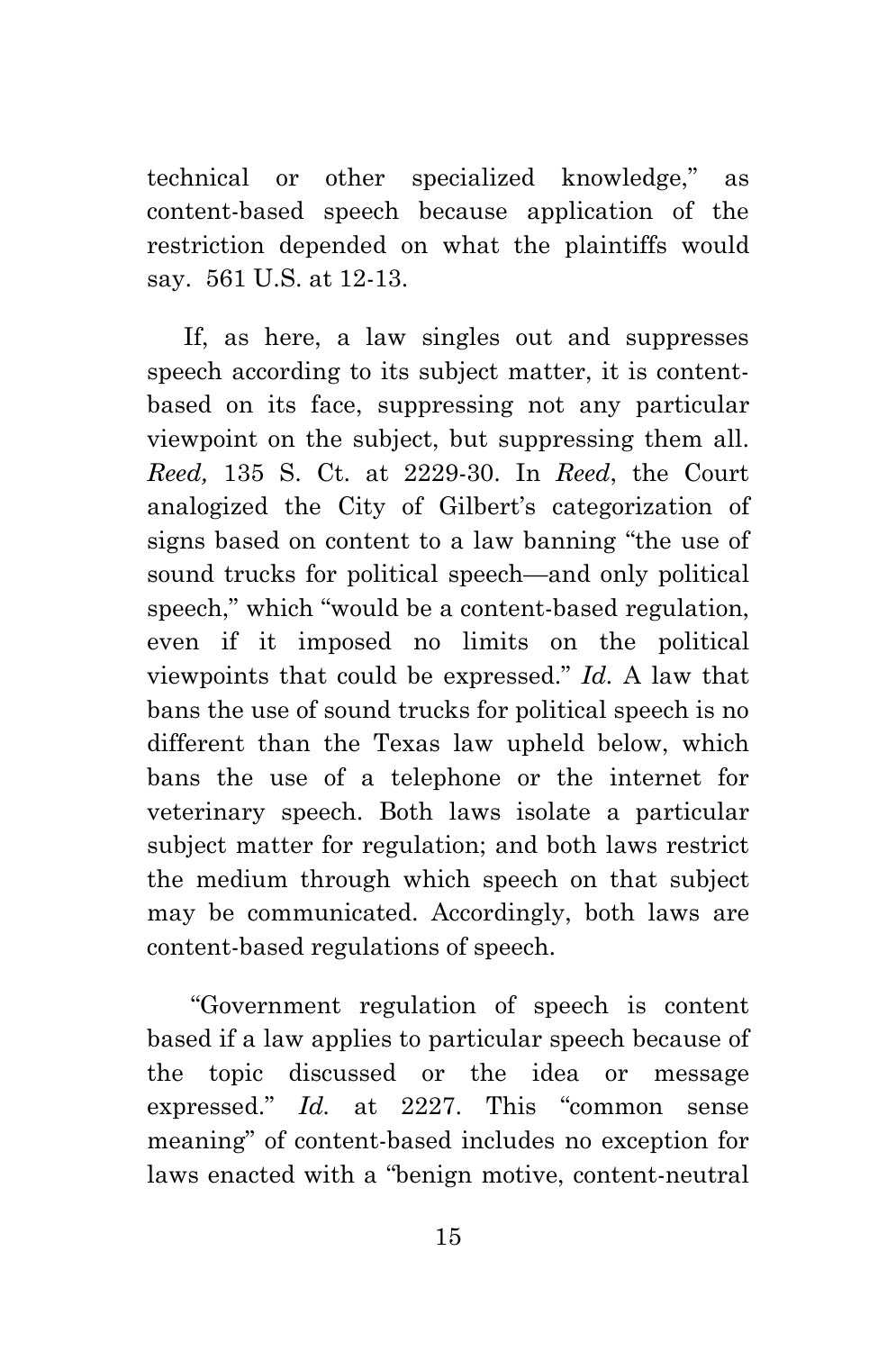justification, or lack of animus toward the ideas" that the government wishes to burden. *Id.* at 2227- 28. Thus, a content based restriction cannot stand simply because the government has proclaimed a content-neutral purpose for the regulation. *Turner Broad. Sys., Inc. v. F.C.C.*, 512 U.S. 622, 642-43 (1994) (citing *Arkansas Writers' Project, Inc. v. Ragland*, 481 U.S. 221, 231-32 (1987) ("Nor will the mere assertion of a content-neutral purpose be enough to save a law which, on its face, discriminates based on content."). Indeed, this Court expressly rejected that approach in *Reed,* 135 S. Ct. at 2228-29.

Thus, because all content-based regulations of speech are subject to strict scrutiny, *id.* at 2228, this Court should clarify that the lower court's application of rational basis review to regulation of veterinary speech was improper and that First Amendment scrutiny should have been applied.

## **II. THE LOWER COURT'S HOLDING IS OVERBROAD AND WILL SILENCE A BROAD RANGE OF PROFESSIONALS**

The decision below not only failed to apply heightened scrutiny to the content-based restrictions on Dr. Hines's speech, it actually presumed the constitutionality of the restraint simply because Dr. Hines is a licensed professional. Such an approach is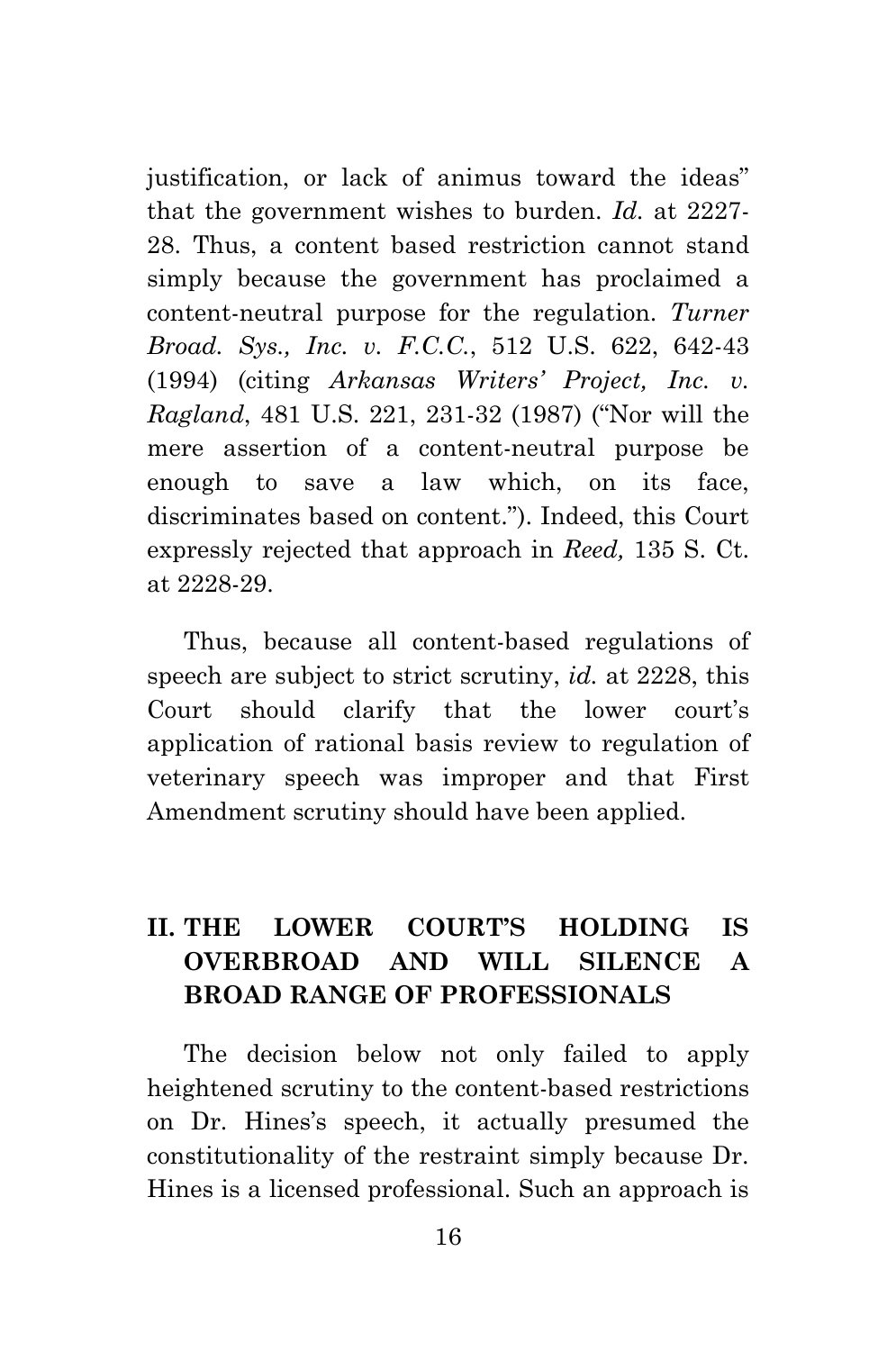overbroad and prone to limiting more than just veterinary speech.

For example, numerous professionals around the country, in a variety of disciplines, provide individualized advice via electronic means to questioners who submit queries by telephone or email. The professionals may respond on-line, via email, or over the air in a radio broadcast. The areas of expertise span the traditional professions—from health care to financial advice to pet care consultations.

For example, Dr. Sanjay Gupta, accepts questions via e-mail regarding health that he answers on-line.[3](#page-25-0) Similarly, for over thirty years, Dr. Drew Pinsky, a practicing internist and addictionologist with training in psychology, has been accepting—and answering—questions about relationships, sexuality, and drug addiction problems on Loveline Radio (Westwood One).[4](#page-25-1) The Mutual Fund Show, which broadcasts on numerous radio stations across the country, also accepts individual questions on-line and provides feedback from a financial advisor.[5](#page-25-2) Car Talk, which broadcasts across the country on NPR, accepts mechanical questions about automobiles on-

<span id="page-25-0"></span><sup>3</sup> Health Matters with Dr. Sanjay Gupta,

<sup>4</sup> Dr. Drew,

<span id="page-25-1"></span>http://www.everydayhealth.com/conditions/sanjay-gupta

<span id="page-25-2"></span>http://www.lovelineshow.com/pg/jsp/loveline/abouttheshow.jsp <sup>5</sup> The Mutual Fund Show,

https://www.mutualfundstore.com/mutual-fund-show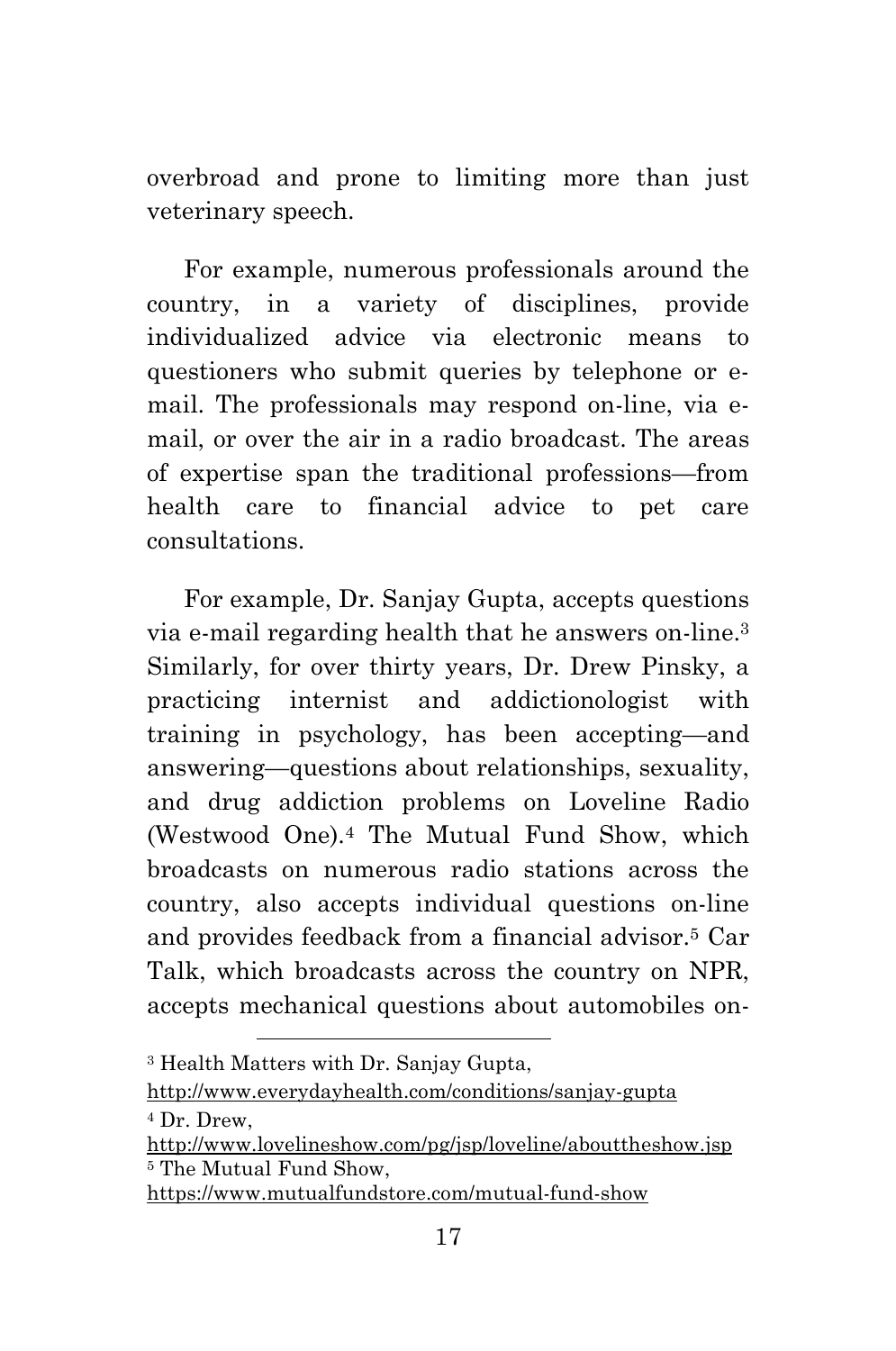line as well as by telephone. Reponses are provided during the weekly radio show as well as on-line in the *Dear Car Talk* blog.[6](#page-26-0) And, Warren Eckstein not only hosts a radio program regarding pet care, he also accepts requests for consultation via e-mail or fax and responds to questions via telephone.[7](#page-26-1)

These are but a few examples of professionals providing advice via e-mail, internet, or telephone, whose contributions to their clients' well-being would be quashed were the lower court's sweeping holding used to invite and uphold other regulation of professional speech.

### **A. The Physical Examination Requirement is Overbroad**

The Physical Examination Requirement sweeps up speech that is well within the ordinary practice of medicine by forbidding communication between doctors and clients who are well-equipped to receive telephonic advice.

For example, under the Physical Examination Requirement, a veterinarian could provide advice over the telephone to a rancher about a cow that the veterinarian had examined, or any other cow within

<span id="page-26-1"></span><span id="page-26-0"></span><sup>6</sup> http://www.cartalk.com/content/our-show

<sup>7</sup> Dr. Eckstein and the Pet Show,

http://thepetshow.com/consultations/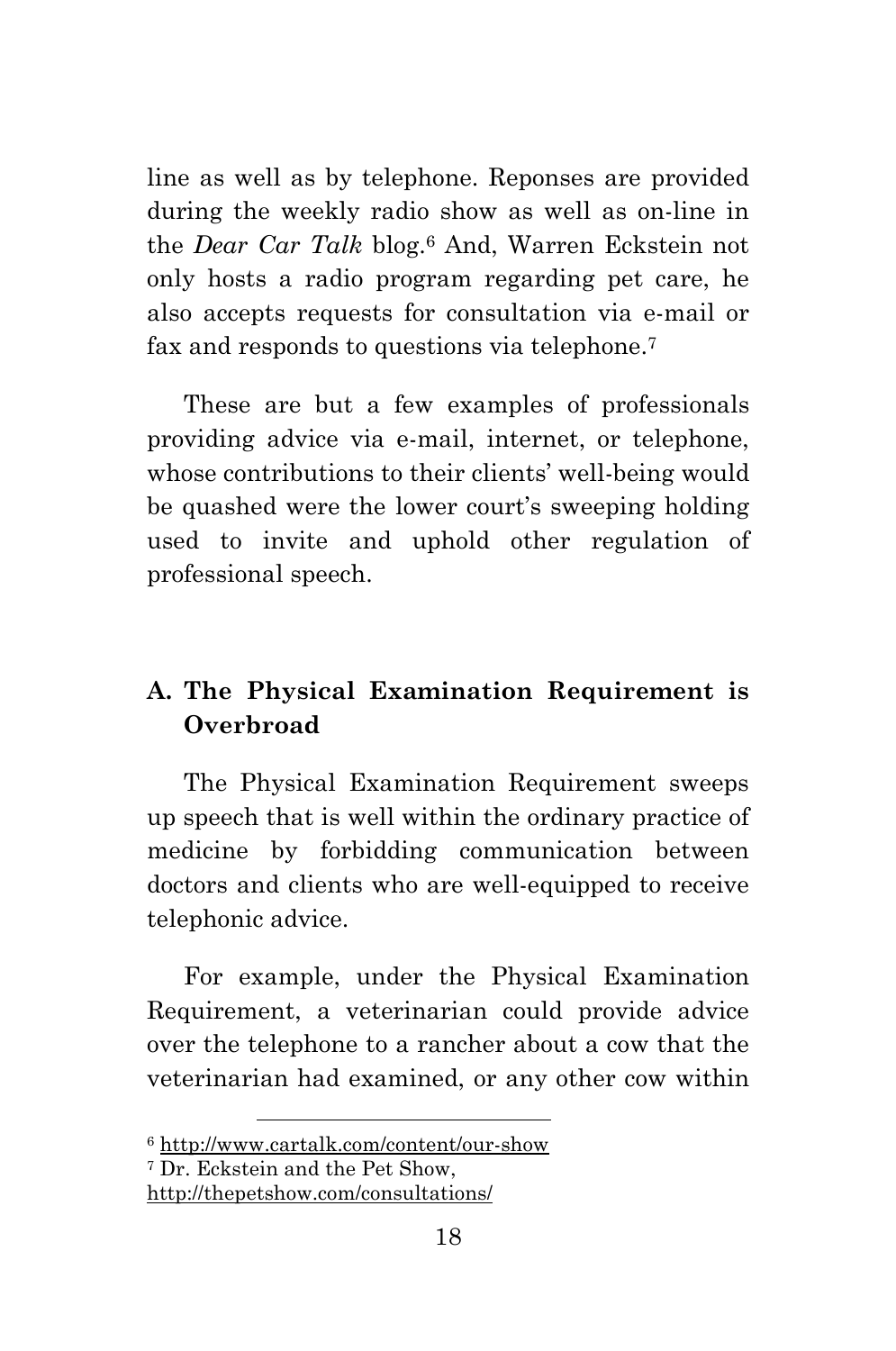an area, such as a barn, that the veterinarian had visited. But, if the cow were to have a calf out on the range, and there was a problem with the offspring, the rancher could not call the veterinarian for immediate advice regarding the young animal—even if the veterinarian had seen the mother the preceding day and was well acquainted with the rancher's methods—because the calf would neither be the animal that the veterinarian had examined nor would the range be a location that the veterinarian had visited. For a rancher who must contend with dozens of births in a short time period, and the associated veterinarian whose young animal patients could number in the hundreds and be spread over a variety of locations, prohibiting such communication between a licensed veterinarian and an animal owner sweeps too broadly.

The statute is overbroad on another front, similar to the tour guide regulation that the District of Columbia Circuit held to be overbroad in *Edwards*, 755 F.3d 996. In *Edwards*, the District of Columbia made it illegal to talk about points of interest in the city while escorting a person who paid you to do so, without first paying \$200 and passing a 100-question examination. *Id*. at 998. The court held that this licensing scheme was contrary to the First Amendment in part because it was overbroad, giving the example that an unlicensed person would be forbidden from lecturing to a tour group, even if the tour group had a fully licensed guide. *Id*. at 1008.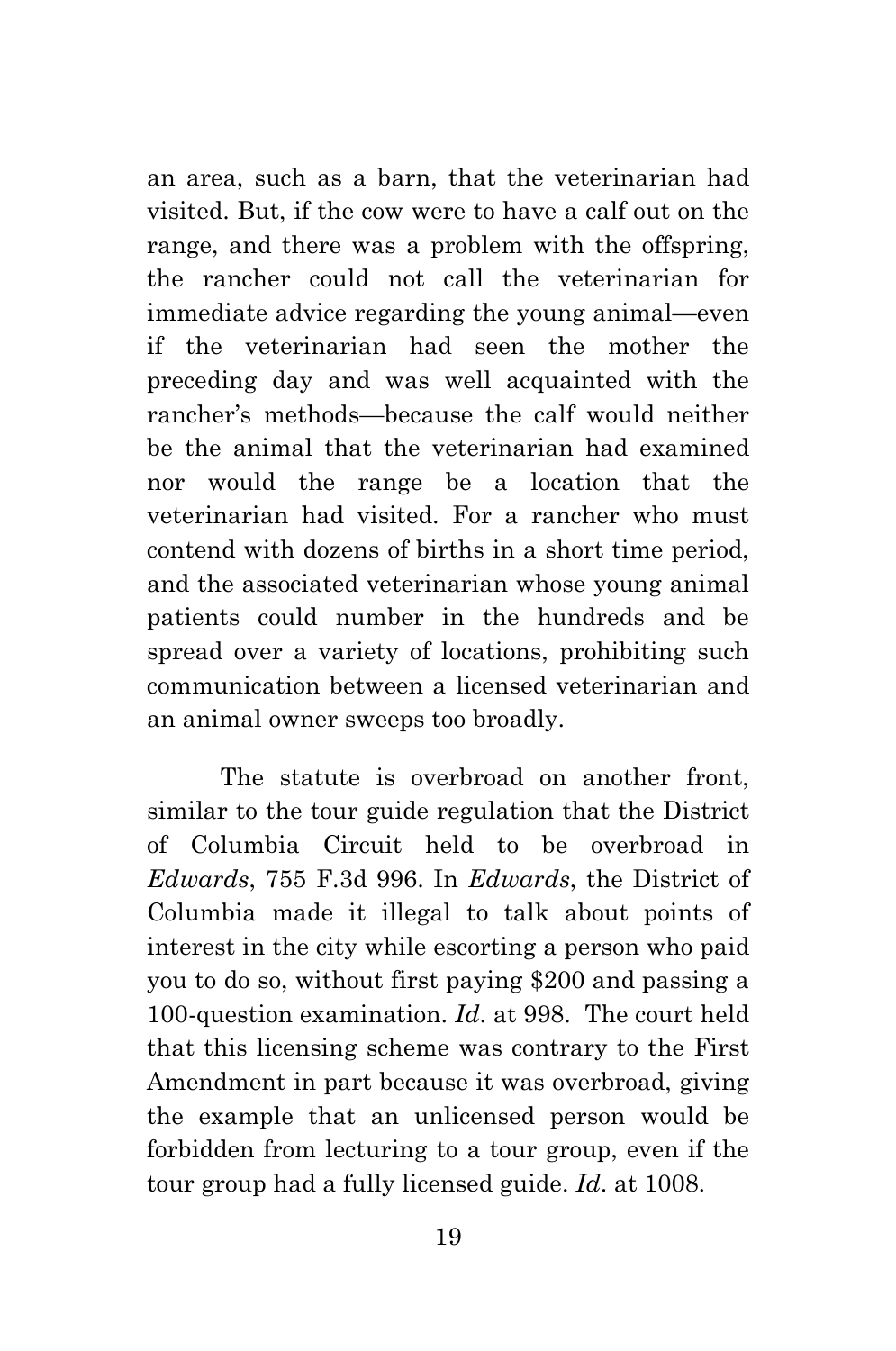The Physical Examination Requirement is similarly overbroad. For example, if a veterinarian arranged with a colleague to care for his patients while he was on vacation, leaving full records and notes for the colleague's reference, that colleague (a fully licensed veterinarian in his own right) could not rely on those records to respond to inquiries from pet owners without subjecting the clients to the expense and burden of an in-person examination first. The regulation thus sweeps up communications even where there has been a physical examination by the animal's primary veterinarian who has provided guidance as to its care.

### **B. The Physical Examination Requirement Is Under-Inclusive**

The Physical Examination requirement is also fatally underinclusive, suggesting that "the asserted interests either are not pressing or are not the real objects animating the restriction on speech." *Glickman v. Wileman Bros. & Elliott, Inc.*, 521 U.S. 457, 493 (1997).

The Physical Examination Requirement prohibits any veterinarian from dispensing advice, regardless how limited, over the telephone without performing a physical examination first. It is under inclusive because the requirement does not apply to nonveterinarians or to veterinarians who have visited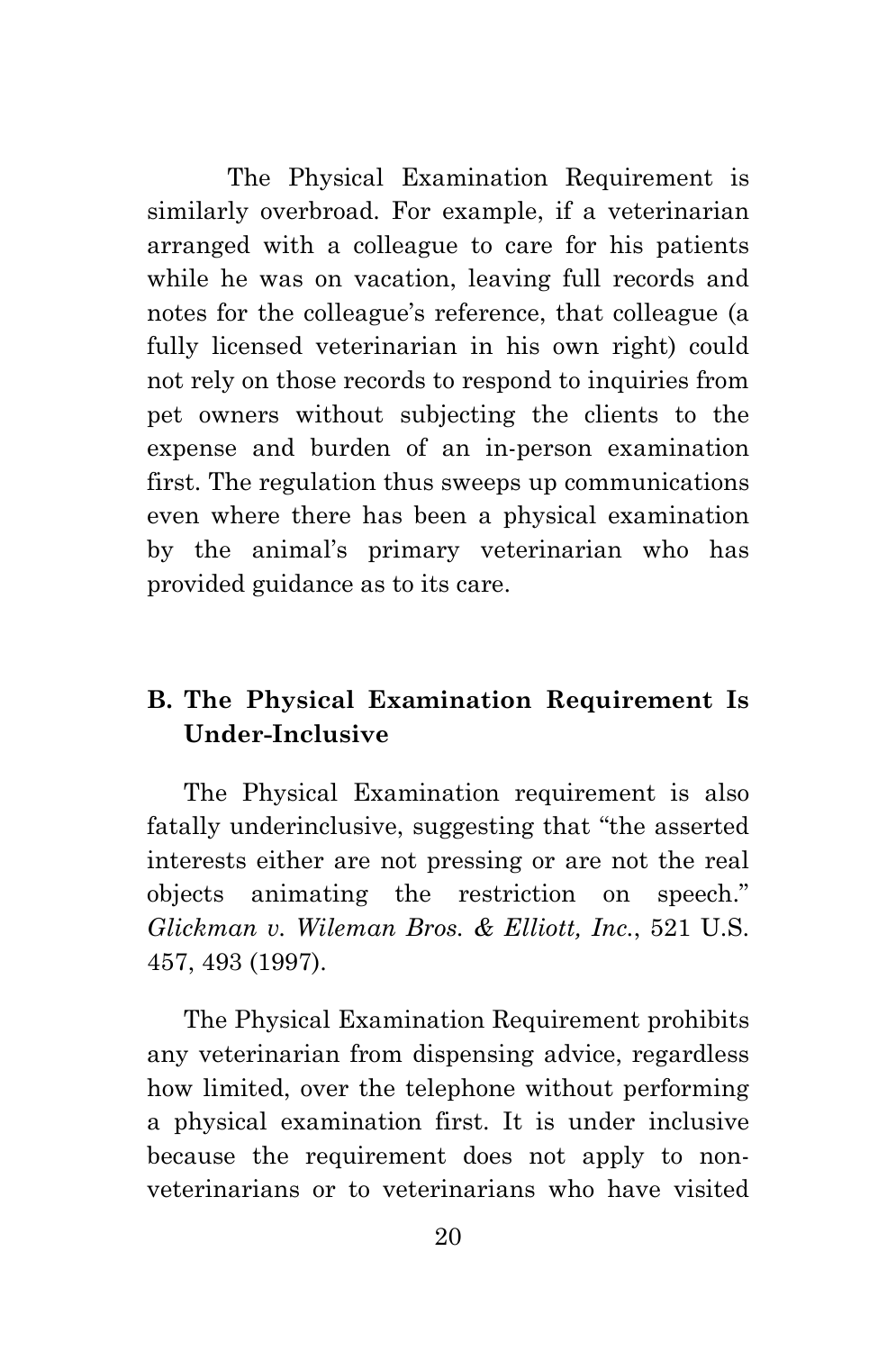the premises on which the animal is kept (even if the veterinarian did not examine the specific animal in question), leading to potentially perverse results.

For example, if a prospective client with a sick puppy were to call a veterinarian's office to find out whether the pet's symptoms merit an office visit and whether any action should be taken in the meantime, under the Physical Examination Requirement, the veterinarian could not respond to the prospective client by saying, "That sounds serious. You should come in right away and in the meantime, wrap the puppy in a warm blanket and don't let him drink any water." The receptionist (or the client's neighbor), however, could render this advice without running afoul of the statute. Moreover, the veterinarian could render the otherwise prohibited advice *if* he had visited the client's house recently to examine the mother dog even if he had never seen the puppy.

This dichotomy undermines the state's professed interest in preventing a veterinarian from giving an animal owner a false sense of security leading to the spread of zoonotic diseases, because it prohibits veterinary advice from veterinarians who are qualified to provide it, but allows the same advice from non-veterinarians or from veterinarians who arbitrarily fulfill the requirements by, for example, visiting a mother dog who subsequently has puppies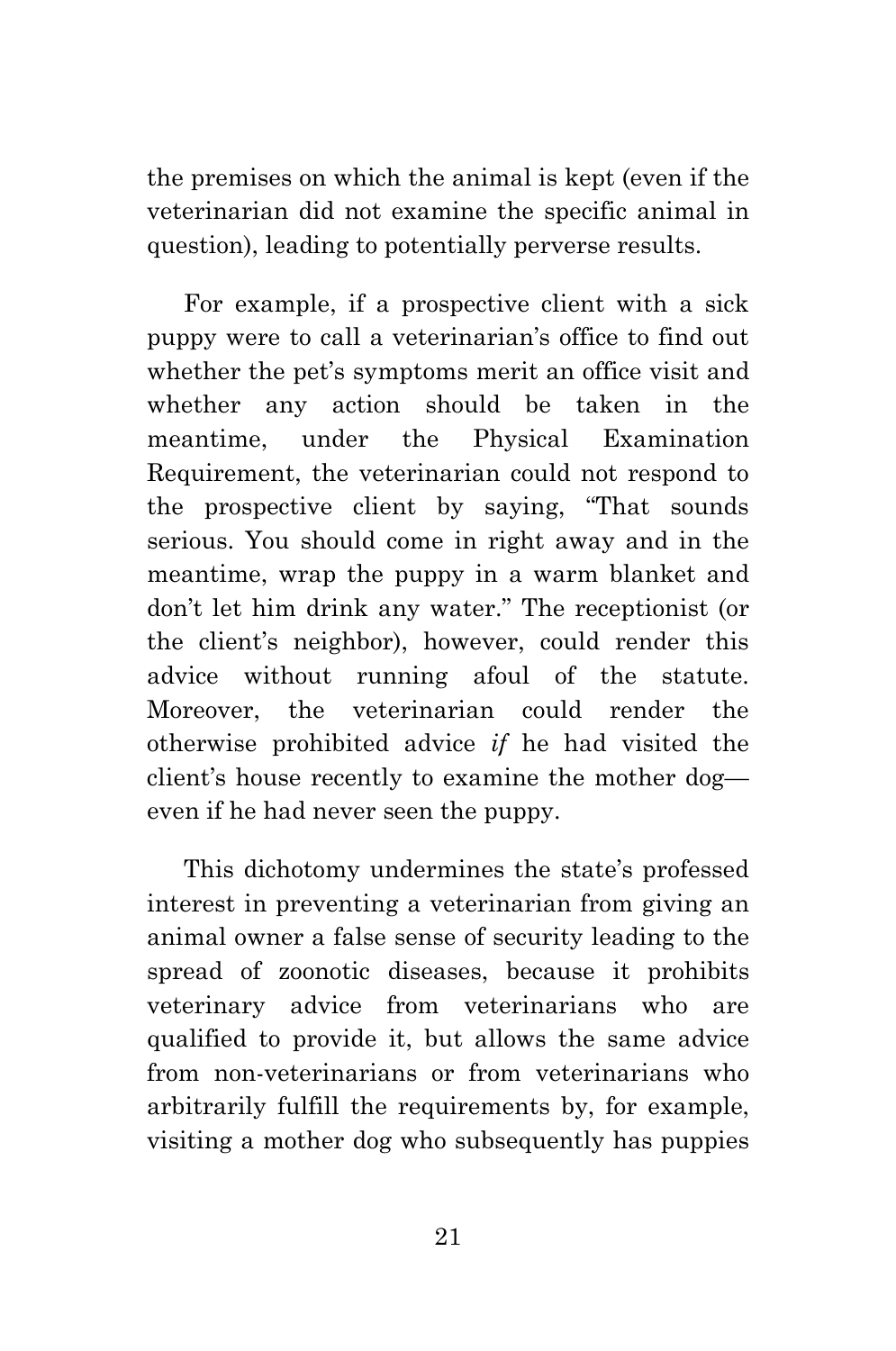at home (but not a mother cow who subsequently has a calf out on the range).

## **III. THIS CASE RAISES AN ISSUE OF NATIONAL IMPORTANCE BECAUSE COMMUNICATIONS TECHNOLOGY CAN PROVIDE BENEFITS TO THE MOST VULNERABLE MEMBERS OF SOCIETY AND EXCLUSION HURTS THEM MOST**

**A. The Poor, Aged, Disabled, and Geographically Isolated Stand to Gain the Most from Telephonic and Internet-Based Veterinary Advice**

This case is of national importance because the holding below will have the effect of precluding the most vulnerable members of society from benefiting from advances in technology, burdening both speaker and listener.

Dr. Hines retired in 2002 after his age and disabilities made it too difficult for him to remain in practice. App. 42. By providing veterinary advice via telephone and e-mail, Dr. Hines has been able to continue applying his decades of experience despite his physical limitations. App. 42-47.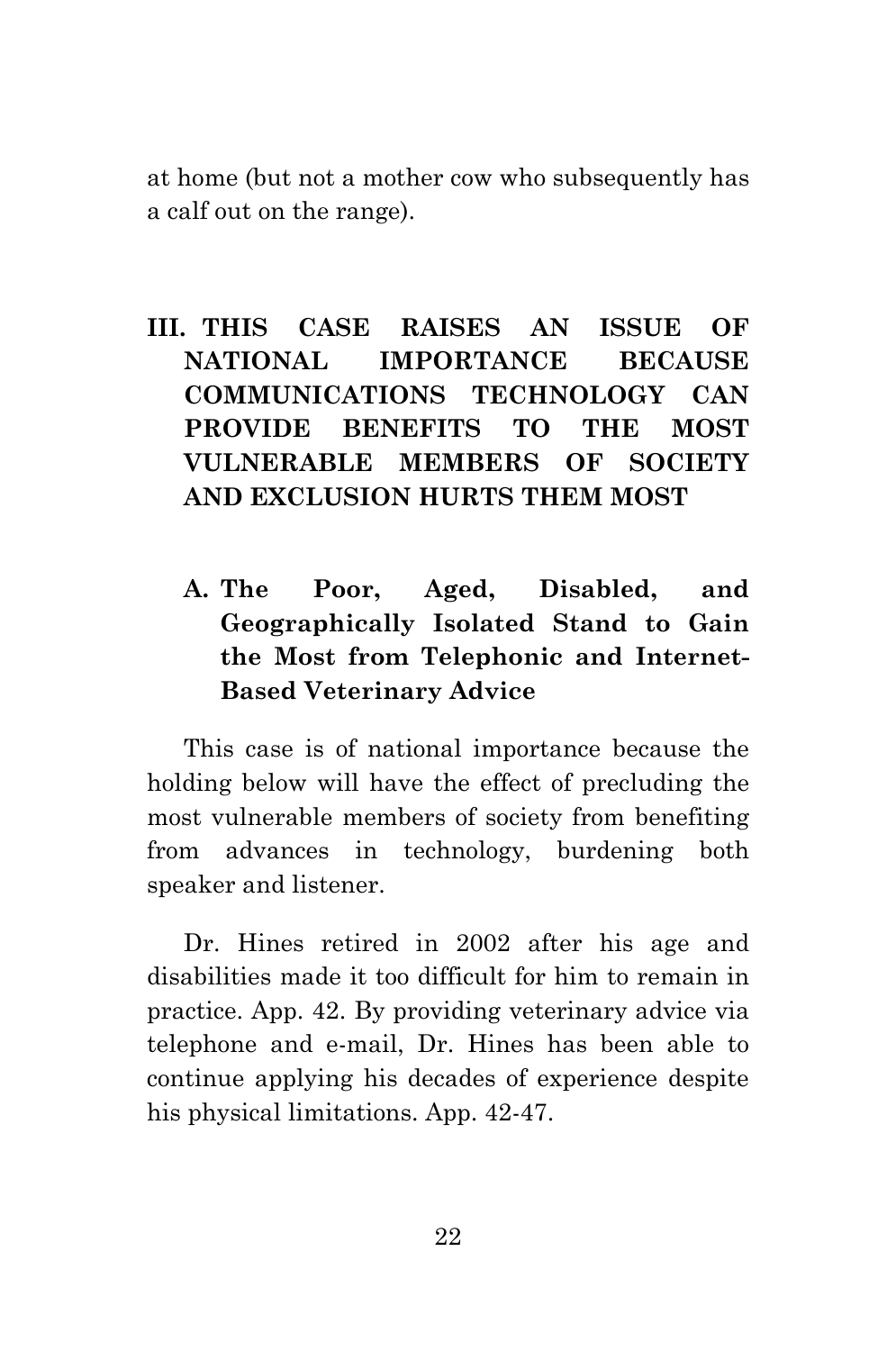Even more importantly, clients who lack access to primary veterinary care have benefited from Dr. Hines's technology-assisted approach. His clients have included an impoverished double-amputee who lived alone in New Hampshire with his dog, and Scottish missionaries in a remote region of Nigeria. App. 45-46. Indeed 95% of Dr. Hines's patients are not in Texas. App. 48-49. These disabled and geographically remote clients could not travel to him, nor could he travel to them. Requiring Dr. Hines to travel to remote areas to perform a physical examination of an animal, whose owner is equally incapable of traveling to Dr. Hines, poses an insurmountable impediment to providing advice to clients with the fewest options—often precluding them from receiving any care for their pets at all.

Well-heeled pet owners in suburban settings may have no difficulty complying with Texas's regulation before receiving veterinary advice for their pets. By contrast, the burden of travelling to a veterinarian's office for the aged or disabled or those who live in remote areas is burdensome at best and prohibitive at worst. The Physical Examination Requirement effectively eliminates the option of receiving veterinary advice for pet owners with restricted mobility and resources, particularly if the distance to the nearest veterinarian's office is great. The requirement denies the most vulnerable members of society access to information they are entitled to receive under the First Amendment at a time when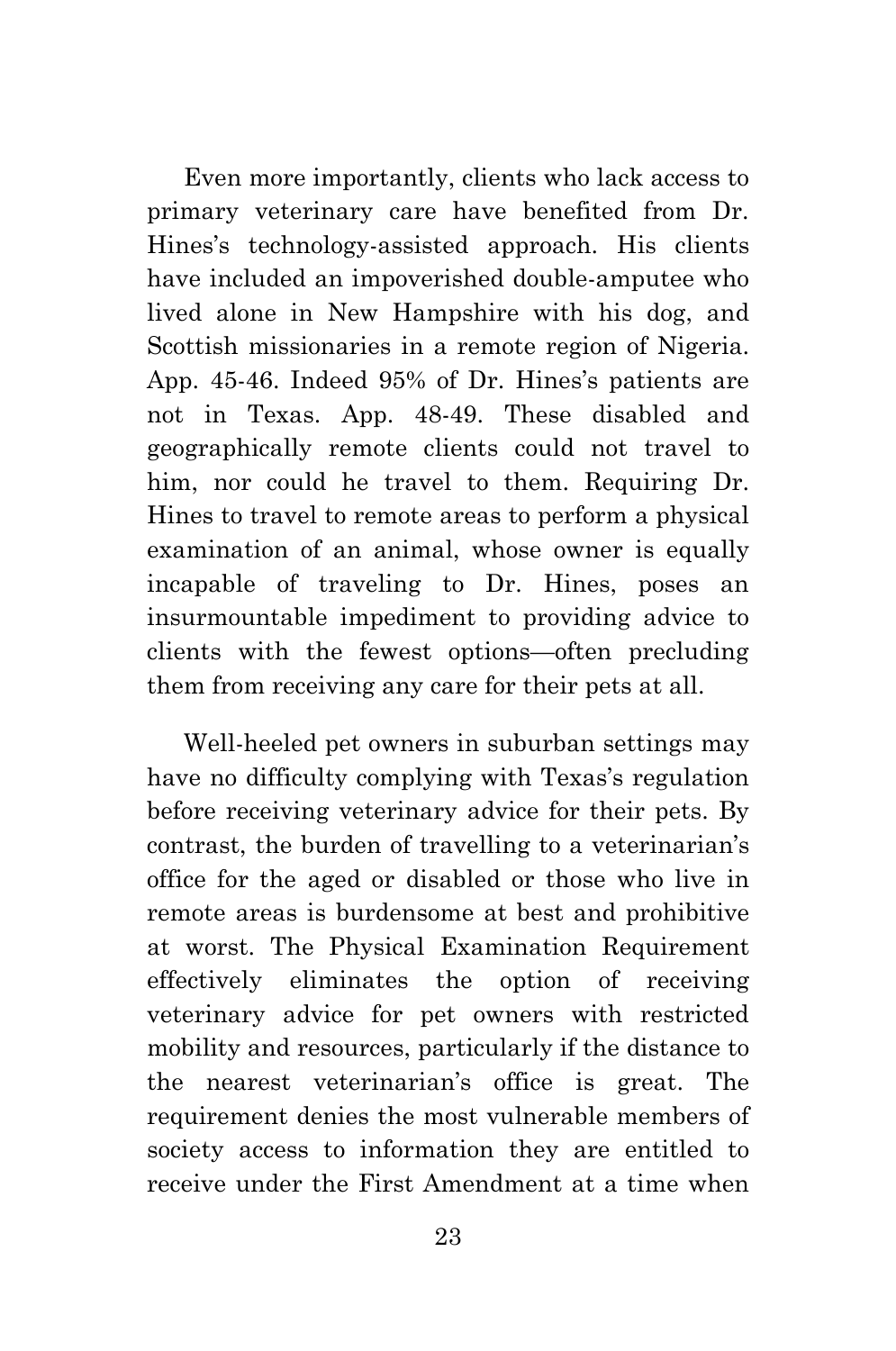advances in communications technology should make such access easier.

### **B. The First Amendment Protects Listeners' Right to Hear the Message**

The decision below is hostile to the right of Dr. Hines's clients to hear his advice, perhaps even more so than to Dr. Hines's right to speak it. This Court has long recognized that consumers of information have a First Amendment right to receive information. *Red Lion Broadcasting Co. v. F.C.C.*, 395 U.S. 367, 390 (1969) ("It is the right of the viewers and listeners, not the right of the broadcasters, which is paramount"); *Associated Press v. United States*., 326 U.S. 1, 28 (1945) (recognizing the vital interest in "the dissemination of news from as many different sources, and with as many different facets and colors as is possible"). This is particularly true for medical information. *Griswold v. Connecticut*, 381 U.S. 479 (1965) (recognizing the right of patients to receive medical advice regarding contraception).

For example, in *Virginia St. Bd. of Pharmacy v. Virginia Citizens Consumer Council, Inc.*, the Court affirmed that purchasers of prescription drugs have the right under the First Amendment to "receive information that pharmacists wish to communicate to them through advertising and other promotional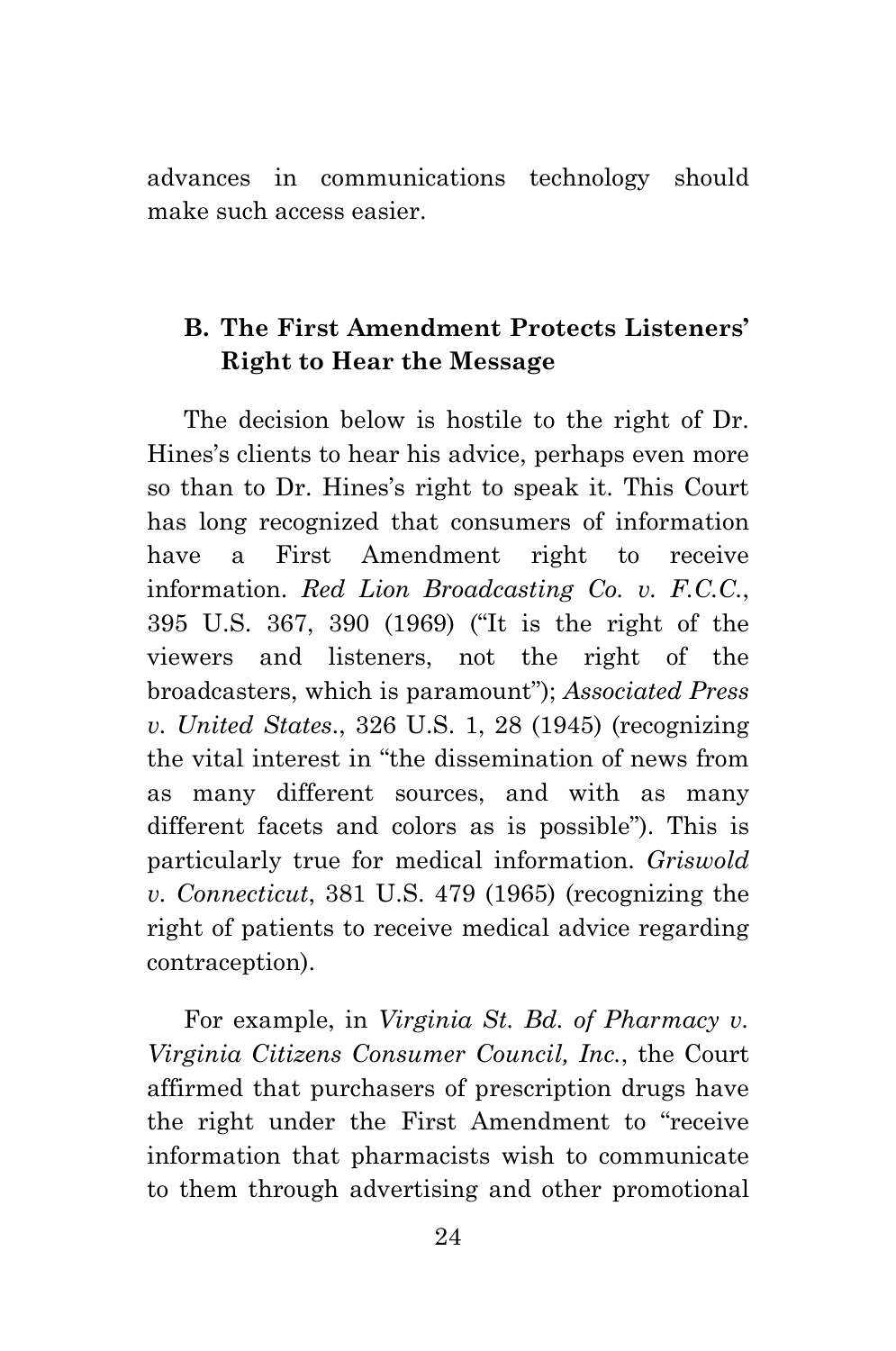means, concerning the prices of such drugs." 425 U.S. 748, 753-54 (1976). In *Virginia St. Bd. of Pharmacy*, it was undisputed that "the State has a strong interest in maintaining [the] professionalism" of pharmacists, *Id*. at 766; but the consumer's interest in the free flow of commercial information trumped the State's right to license and regulate pharmacists.

Similarly here, the right of client pet owners to receive advice from Dr. Hines is superior under the First Amendment to the State's right to regulate the practice of veterinary medicine. Moreover, in many cases, Dr. Hines was providing only a "second opinion," essentially checking another veterinarian's work or resolving conflicts between two primary veterinarians' advice. These types of consultations are often necessary to protect the public from abusive practices, and are thus squarely within the right of the public to gather and compare information from a variety of sources recognized in *Virginia St. Bd. of Pharmacy* and *Associated Press*.

## **C. The First Amendment Does Not Allow the State to Keep People in the Dark for Their Own Good**

The State professes that receiving pet care advice from a veterinarian who has not performed a physical examination of the animal "could give the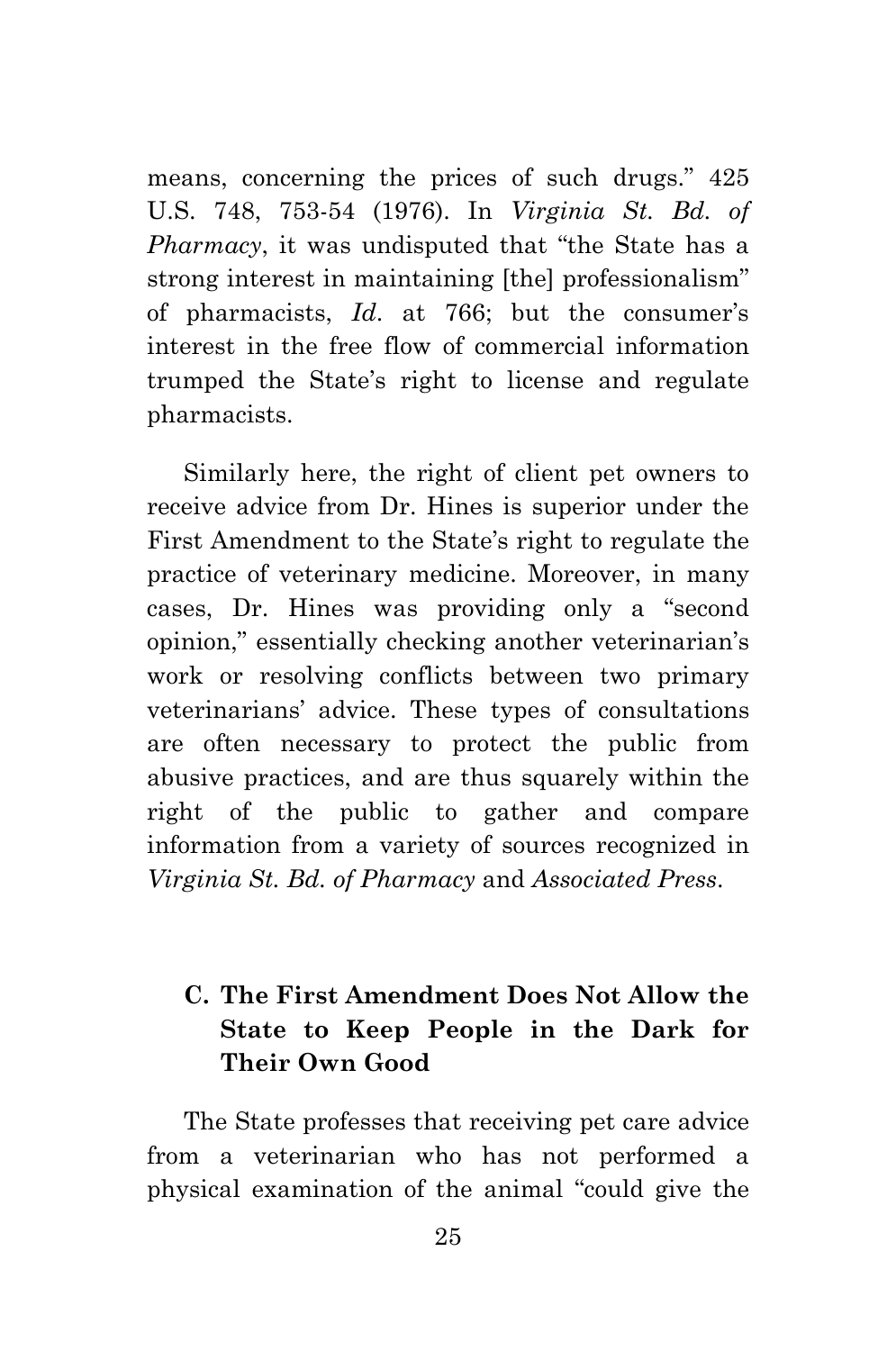animal owner a false sense of security." Case No. 14- 40403 (5th Cir.), Appellant's Br. 23. The State's concern about the listener's reaction does not excuse violating the First Amendment rights of both speaker and listener.

It is well established that the government cannot preclude speech because it fears the listener's response to truthful information. *Sorrell v. IMS Health Inc*., 131 S. Ct. 2653, 2670-71, (2011) ("'[F]ear that people would make bad decisions if given truthful information' cannot justify content-based burdens on speech."); *Thompson v. W. States Med. Ctr.*, 535 U.S. 357, 374, (2002) ("[F]ear that people would make bad decisions if given truthful information about compounded drugs" did not justify restrictions); *Virginia St. Bd. of Pharmacy,* 425 U.S. at 769–770 (holding that fear that if people received price advertising from pharmacists, then they would destroy the pharmacist-customer relationship by going from one pharmacist to another was insufficient to justify a ban on such advertising.)

This Court has held that "[t]he First Amendment directs us to be especially skeptical of regulations that seek to keep people in the dark for what the government perceives to be their own good." *44 Liquormart, Inc. v. Rhode Island,* 517 U.S. 484, 503, (1996). Here, the state seeks to keep pet owners in the dark unless they, or Dr. Hines, are able to undertake a potentially arduous—and wholly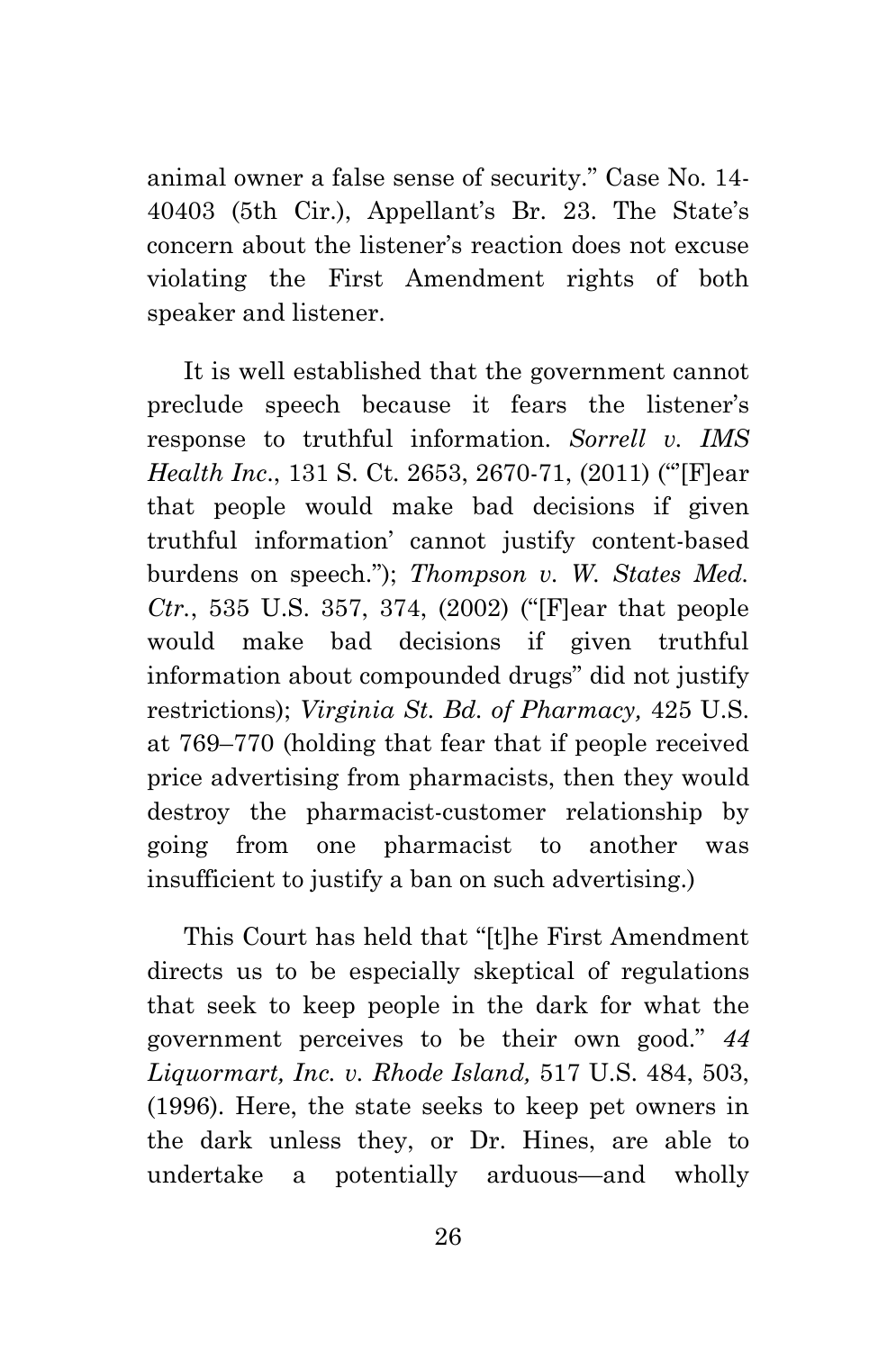unnecessary, journey. The state has not established that a physical examination would have affected any of Dr. Hines's advice or the well-being of any animal belonging to one of Dr. Hines's clients. App. 55. Instead, the state's position is based entirely on speculative harms. Under this Court's decisions, that is not enough. *See, e.g.*, *United Mine Workers of Am., Dist. 12 v. Illinois State Bar Ass'n*, 389 U.S. 217, 222, (1967) (citing *Schneider v. State*, 308 U.S. 147 (1939); *Cantwell v. State of Connecticut*, 310 U.S. 296 (1940) ("We have therefore repeatedly held that laws which actually affect the exercise of these vital rights cannot be sustained merely because they were enacted for the purpose of dealing with some evil within the State's legislative competence, or even because the laws do in fact provide a helpful means of dealing with such an evil.").

The state has presented a cavalcade of uglies from misdiagnosis or improper treatment to the spread of zoonotic diseases. But during the ten years in which Dr. Hines has been exchanging emails with pet owners around the world, not a single example of such a catastrophe has even been alleged. App. 48, 575, 63. This will not do. Under this Court's precedent, speculation that harm could occur does not suffice to justify a restriction on speech. *See, e.g.*, *United Mine Workers of Am., Dist. 12*, 389 U.S. at 225 (holding that the First Amendment gave union right to hire attorney and finding that, "[i]n the many years the program has been in operation, there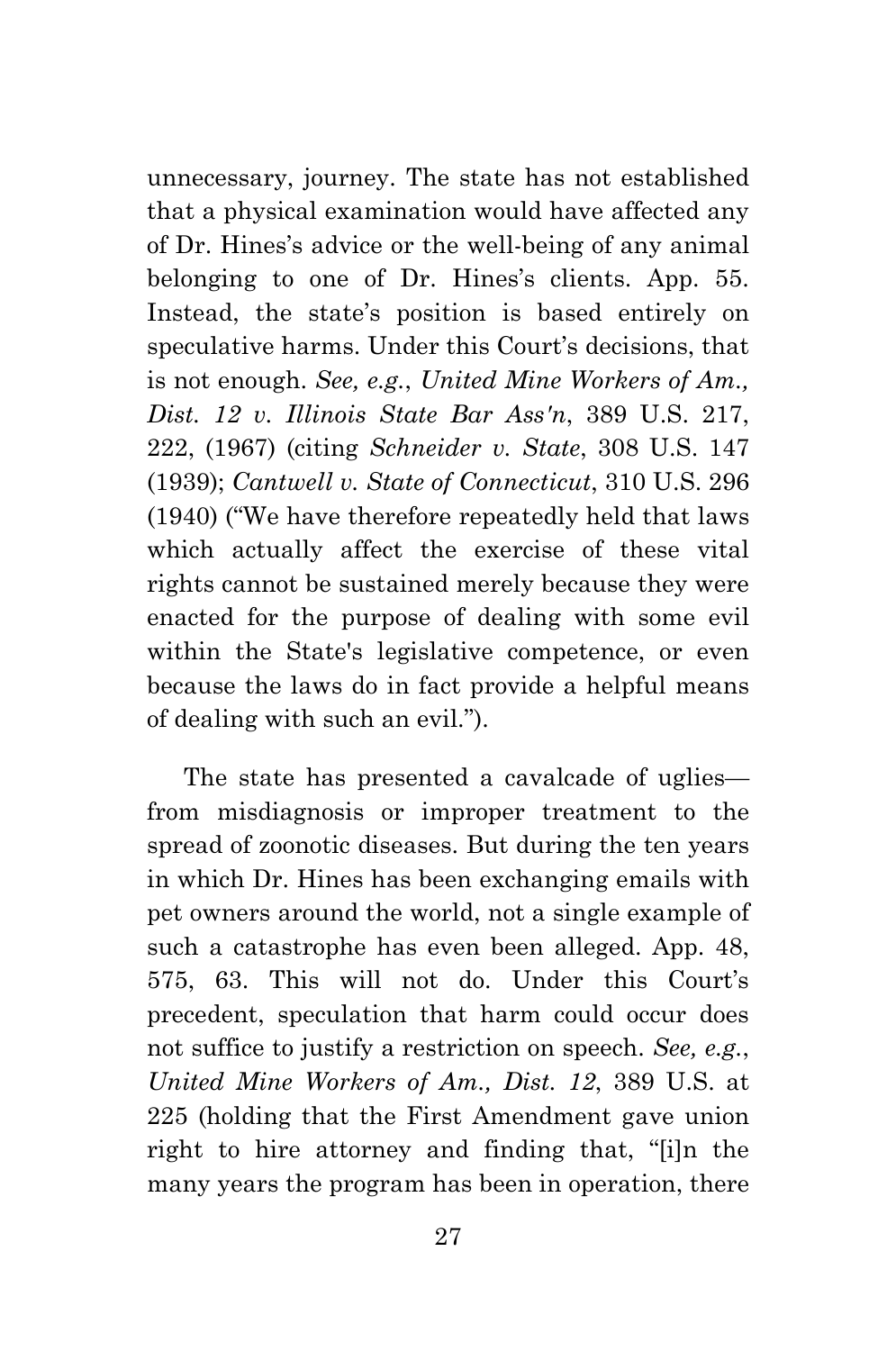has come to light, so far as we are aware, not one single instance of abuse, of harm to clients, of any actual disadvantage to the public or to the profession"); *Edenfield v. Fane*, 507 U.S. 761, 771 (1993) (holding as unconstitutional a statute banning accountants' in-person solicitation because there was no evidence solicitation created the "dangers of fraud, overreaching, or compromised independence that the [government] claim[ed] to fear"). Thus the state's confection of reasons to justify the statute is not enough to overcome Dr. Hines's right to speak.

## **D. The Physical Examination Requirement Erects a** *de Facto* **Geographic Limitation on Speech That Is Contrary to the Public's Interest in the Receipt of Diversified and Timely Information**

The Physical Examination Requirement imposes a *de facto* geographic limitation on speech. Because the veterinarian must either be in the same location as the animal or must have visited the place in which the animal is housed, the geographic reach of a veterinarian's advice is limited to the reach of the veterinarian's physical body.

Even for a veterinarian with a national reputation and unlimited resources, it would be infeasible to physically reach all prospective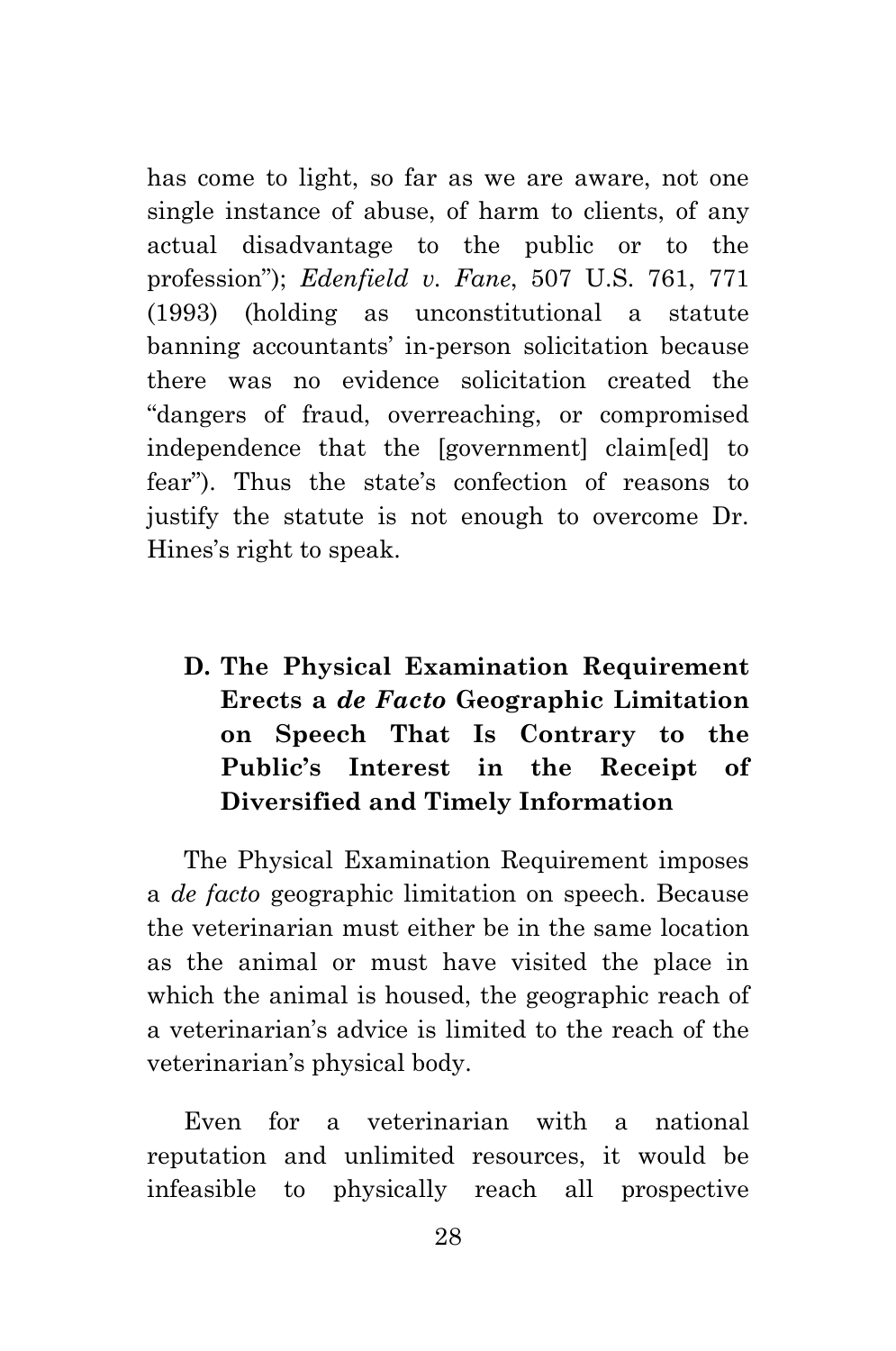patients, potentially creating a burden on society when specialized skill is needed most.

Take for example the case of a Texas veterinarian who specializes in a new strain of animal virus. That nationally-recognized expert could present a webcast on the new strain of virus without running afoul of the Physical Examination Requirement. If, however, conscientious farmers across the nation who watched the webcast were to examine their livestock and identify certain animals that seemed to exhibit symptoms of the new virus, the regulation would prevent those farmers from taking photographs of their animals and sending them via e-mail to the specialist for advice. In the event of quick-spreading disease, where the Texas expert was the only expert in the country, impeding timely advice could be devastating—and would be wholly unnecessary.

If such a scenario seems unlikely, consider mad cow disease, which was first reported in the United States in 1996, required widespread culling of cattle in the U.K., and has infected at least 200 human beings;[8](#page-37-0) or the avian flu, which, "[s]ince its widespread re-emergence in 2003 and 2004, … has spread from Asia to Europe and Africa and has become entrenched in poultry in some countries, resulting in millions of poultry infections, several

<span id="page-37-0"></span><sup>8</sup> http://modernfarmer.com/2014/06/man-dies-mad-cow-diseasetexas/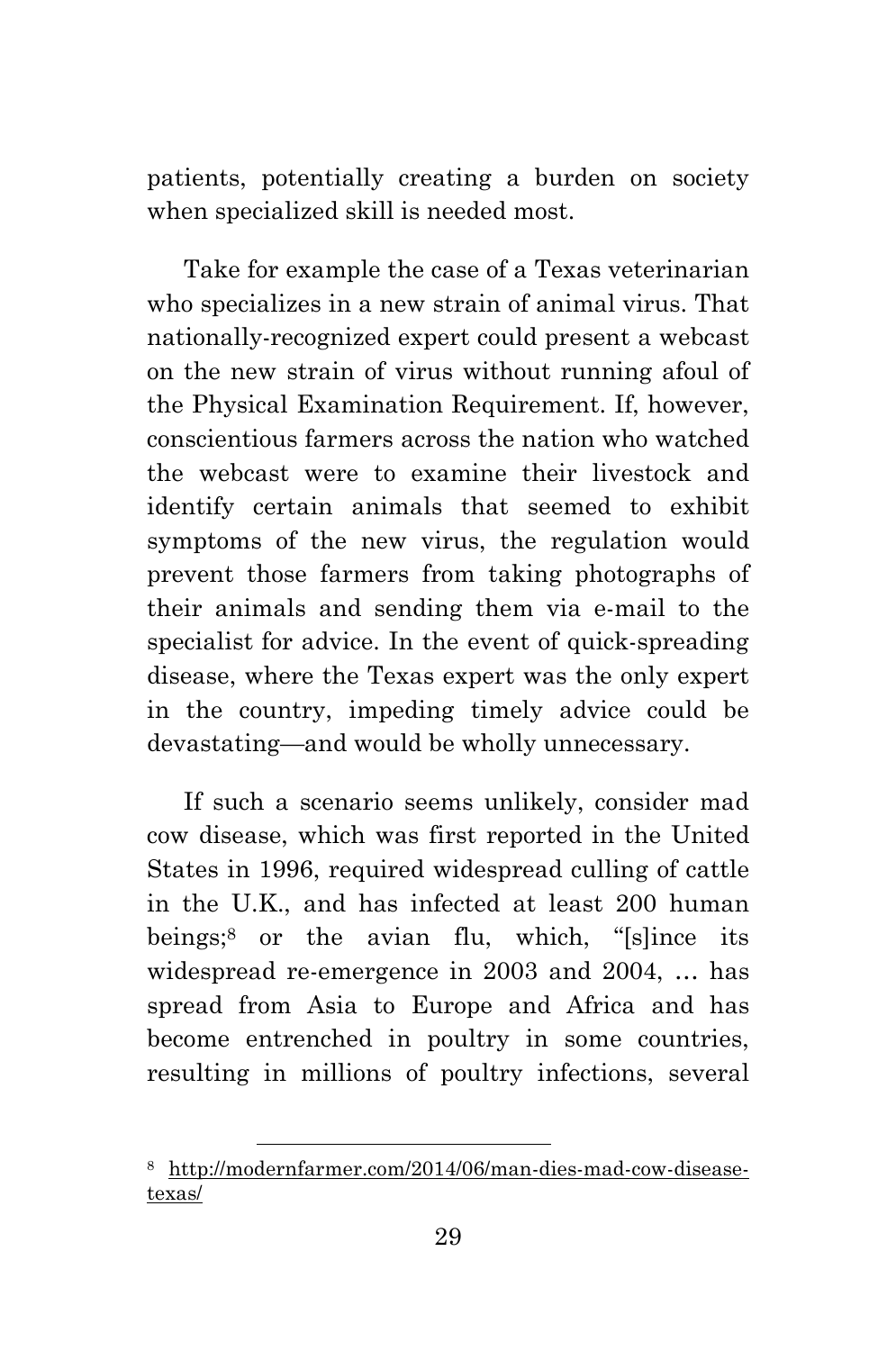hundred human cases, and many human deaths."[9](#page-38-0) The right of the public to timely and diversified information regarding issues of health and economics should not be held hostage to an anticompetitive measure that places a *de facto* geographic limitation on the provision of patientspecific advice.

#### **CONCLUSION**

The Physical Examination Requirement of the Texas Veterinary Licensing Act is a content-based restriction on speech. The Court should take this opportunity to review its constitutionality by granting the petition.

<span id="page-38-0"></span><sup>9</sup> World Health Organization, *Avian Influenza Fact Sheet*, http://www.who.int/mediacentre/factsheets/avian\_influenza/en/ (last visited July 23, 2015).